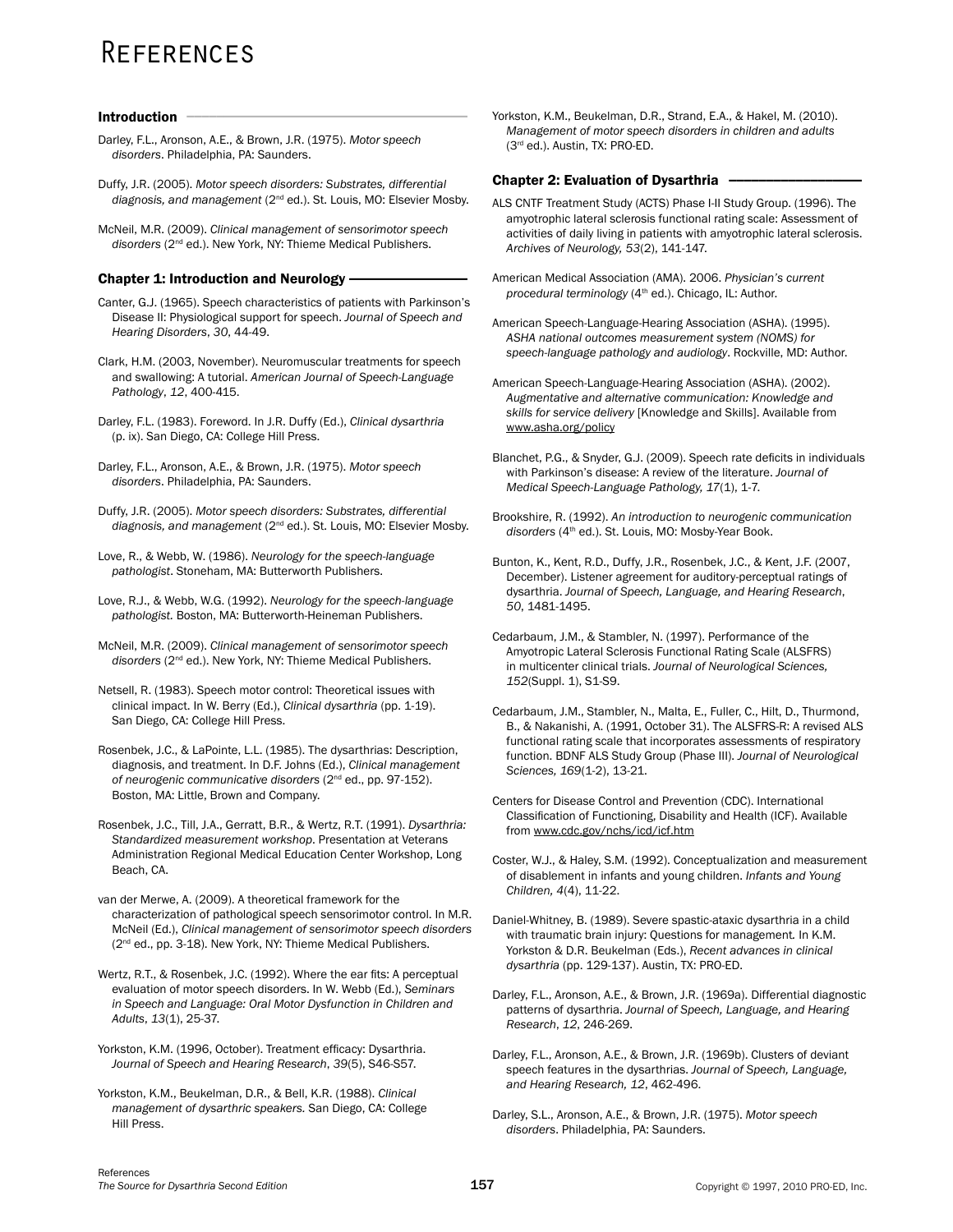Duffy, J.R. (2005). *Motor speech disorders: Substrates, differential diagnosis, and management* (2nd ed.). St. Louis, MO: Elsevier Mosby.

Duffy, J.R., & Kent, R.D. (2001). Darley's contributions to the understanding, differential diagnosis, and scientific study of the dysarthrias. *Aphasiology*, *15*, 275-289.

Dworkin, J.P. (1991). *Motor speech disorders: A treatment guide*. St. Louis, MO: Mosby-Year Book, Inc.

Eckel, F.C., & Boone, D.R. (1981). The s/z ratio as an indicator of laryngeal pathology. *Journal of Speech and Hearing Disorders, 46*(2), 147-149.

Enderby, P.M., & Palmer, R. (2008). *Frenchay dysarthria assessment – Second edition (FDA-2)*. Austin, TX: PRO-ED.

Helm-Estabrooks, N., Hanson, E., Yorkston, K., & Beukelman, D. (2004). Speech supplementation techniques for dysarthria: A systematic review. *Journal of Medical Speech-Language Pathology*, *12*(2), ix-xxix.

Hixon, T.J., Hawley, J.L., & Wilson, K.J. (1982). An around-the-house device for the clinical determination of respiratory driving pressure: A note on making the simple even simpler. *Journal of Speech and Hearing Disorders*, *47*, 413-415.

Huntington Study Group. (1996). Unified Huntington's disease rating scale: Reliability and consistency. *Movement Disorders, 11*(2), 136-142.

Kent, R.D., Kent, J.F., & Rosenbek, J.C. (1987). Maximum performance tests of speech production. *Journal of Speech and Hearing Disorders*, *52*, 367-387.

Lubinski, R. (1991). Dysarthria: A breakdown in interpersonal communication. In D. Vogel & M. Cannito (Eds.), *Treating disordered speech motor control* (pp. 41-47). Austin, TX: PRO-ED.

McNeil, M.R. (1986, February). *A critical appraisal of instrumentation methods in the evaluation and management of dysarthria*. The 3rd Bi-Annual Clinical Dysarthria Conference, Tucson, AZ.

McNeil, M.R. (2009). *Clinical management of sensorimotor speech disorders (2<sup>nd</sup> ed.).* New York, NY: Thieme Medical Publishers.

Netsell, R. (1983). Speech motor control: Theoretical issues with clinical impact. In W. Berry (Ed.), *Clinical dysarthria* (pp. 1-19). San Diego, CA: College Hill Press.

Orlikoff, R.F. (1992, February). The use of instrumental measures in the assessment and treatment of motor speech disorders. In W. Webb, (Ed.), *Seminars in Speech and Language: Oral Motor Dysfunction in Children and Adults, 13*(1), 25-37.

Rosenbek, J.C., & LaPointe, L.L. (1985). The dysarthrias: Description, diagnosis, and treatment. In D.F. Johns (Ed.), *Clinical management of neurogenic communicative disorders* (2nd ed., pp. 97-152). Boston, MA: Little, Brown and Company.

Tasko, S.M., & McClean, M.D. (2004). Variations in articulatory movement with changes in speech task. *Journal of Speech, Language, and Hearing Research*, *47*, 85-100.

Teixeira, Jr., A.L., Maia, D.P., & Cardoso, F. (2005). Universidade Federal de Minas Gerais (UFMG) Sydenham's chorea rating scale (USCRS): Reliability and consistency. *Movement Disorders, 20*(5), 581-591.

Theodoros, D.G., Murdoch, B.E., & Stokes, P.D. (1995). Variability in the perceptual and physiological features of dysarthria following severe closed head injury: An examination of five cases. *Brain Injury, 9*(7), 671-696.

Van de Graaff, M., Kuiper, T., Zwinderman, A., Van de Warrenburg, V., Poels, P., Offeringa, A., & De Visser, M. (2009). Clinical identification of dysarthria types among neurologists, residents in neurology and speech therapists. *European Neurology*, *61*(5), 295-300.

Van Riper, C. (1939). *Speech correction: Principles and methods*. New York, NY: Prentice-Hall, Inc.

Wertz, R.T., & Rosenbek, J.C. (1992). Where the ear fits: A perceptual evaluation of motor speech disorders. In W. Webb (Ed.), *Seminars in Speech and Language: Oral Motor Dysfunction in Children and Adults, 13*(1), 25-37.

Workinger, M.S., & Netsell, R. (1992). Restoration of intelligible speech 13 years post-head injury. *Brain Injury, 6*(2), 183-187.

World Health Organization (WHO). (2009). International classification of diseases, ninth revision, clinical modification (ICD-9-CM). Geneva, Switzerland: Author. http://www.cdc.gov/nchs/icd/icf.htm

Yorkston, K.M., & Beukelman, D.R. (1984). *Assessment of intelligibility of dysarthric speech* (AIDS)*.* Austin, TX: PRO-ED.

Yorkston, K.M., Beukelman, D.R., & Bell, K.R. (1988). *Clinical management of dysarthric speakers.* San Diego, CA: College Hill Press.

Yorkston, K.M., Beukelman, D.R., & Hakel, M. (1996). Speech intelligibility test for windows [computer software]. Lincoln, NE: Distributed by Institute for Rehabilitation Science and Engineering at Madonna Rehabilitation Hospital.

Yorkston, K.M., Beukelman, D.R., Strand, E.A., & Hakel, M. (2010). *Management of motor speech disorders in children and adults*  (3rd ed.). Austin, TX: PRO-ED.

Yorkston, K.M., Miller, R.M., & Strand, E.A. (2004). *Management of speech and swallowing in degenerative diseases (2*nd *ed.)*. Austin, TX: PRO-ED.

Yorkston, K.M., & Strand, E.A. (1996). Comprehensibility of dysarthric speech: Implications for assessment and treatment planning. *American Journal of Speech-Language Pathology*, *5,* 55-66.

# Chapter 3: Planning Treatment .

Academy of Neurologic Communication Disorders and Sciences (ANCDS). (2008). *Evidence-based practice guidelines for the management of communication disorders in neurologically impaired individuals*. Retrieved from http://www.ancds.org/index. php?option=com\_content&view=article&id=9&Itemid=9#TBI

American Speech-Language-Hearing Association (ASHA). (1991). Report: Augmentative and alternative communication, *ASHA*, *33*(Suppl. 5), 9-12.

American Speech-Language-Hearing Association (ASHA). (1994, March). Code of ethics. *ASHA*, *36*(Suppl. 13), 1-2.

American Speech-Language-Hearing Association (ASHA). (2002). *Augmentative and alternative communication: Knowledge and skills for service delivery* [Knowledge and Skills]. Available from www.asha.org/policy

Ansel, B., McNeil, M., Hunker, C., & Bless, D. (1983). The frequency of verbal and acoustic adjustments used by cerebral palsied dysarthric adults when faced with communicative failure. In W. Berry (Ed.), *Clinical dysarthria* (pp. 85-108). San Diego, CA: College Hill Press.

Berry, W., & Sanders, F. (1983). Environmental education: The universal management approach for adults with dysarthria. *Clinical dysarthria*. San Diego, CA: College Hill Press.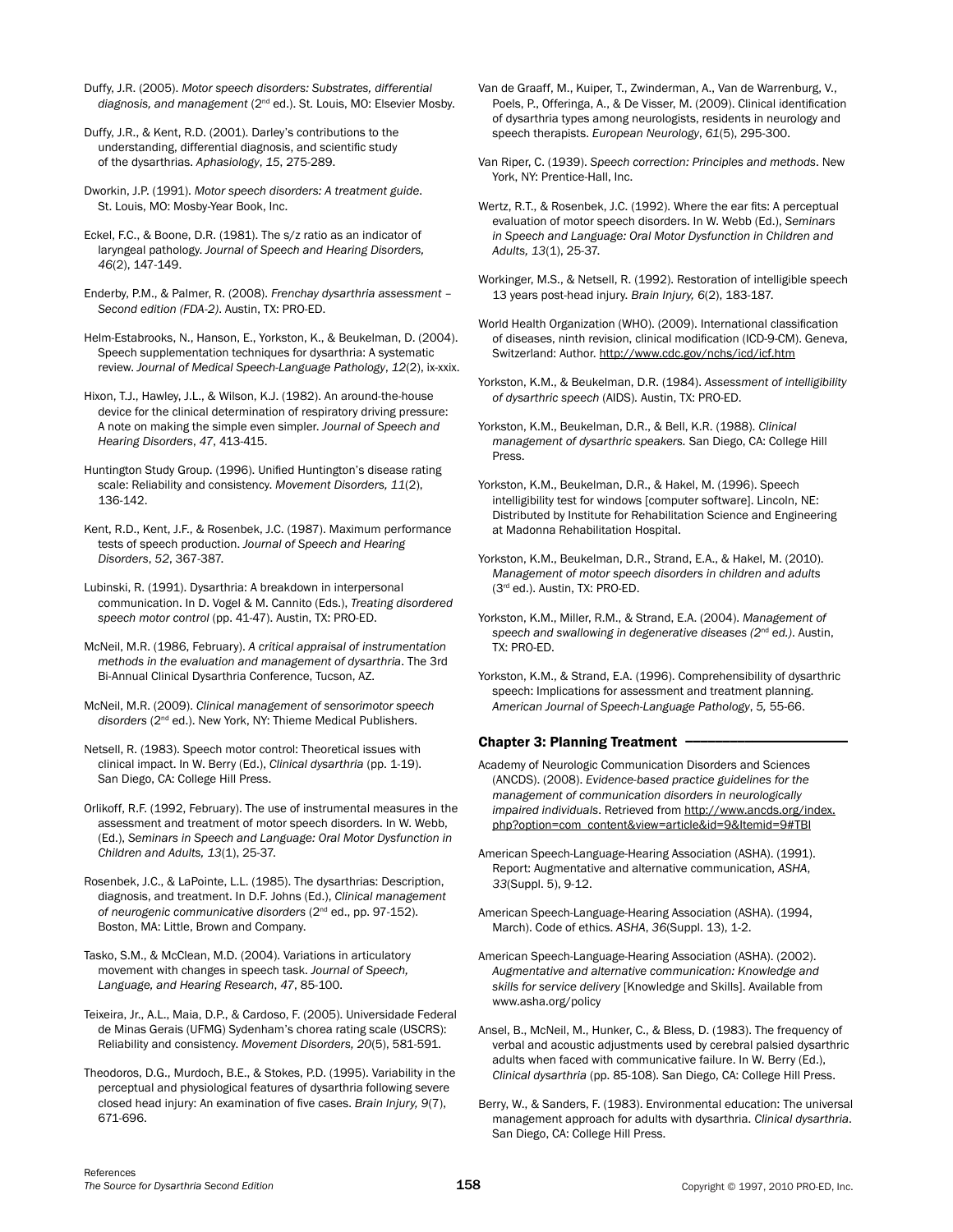Canter, G.J. (1965). Speech characteristics of patients with Parkinson's disease II: Physiological support for speech. *Journal of Speech and Hearing Disorders*, *30*(44), 217-224.

Darley, F.L., Aronson, A.E., & Brown, J.R. (1975). *Motor speech disorders*. Philadelphia, PA: Saunders.

Duffy, J.R. (2005). *Motor speech disorders: Substrates, differential diagnosis, and management* (2nd ed.). St. Louis, MO: Elsevier Mosby.

Freed, D. (1999). *Motor speech disorders: Diagnosis & treatment*. San Diego, CA: Singular-Thomson Learning.

Hixon, T.J., Hawley, J.L., & Wilson, K.J. (1982). An around-the-house device for the clinical determination of respiratory driving pressure: A note on making the simple even simpler. *Journal of Speech and Hearing Disorders*, *47*, 413-415.

Keatley, A., & Wirz, S. (1994). Is twenty years too long? Improving intelligibility in long-standing dysarthria: A single case treatment study. *European Journal of Disorders of Communication*, *29*, 183-202.

Linebaugh, C.W. (1983). Treatment of flaccid dysarthria. In W.H. Perkins (Ed.), *Current therapy of communication disorders: Dysarthria and apraxia* (pp. 59-67). New York, NY: Thieme Stratton.

McHenry, M., & Wilson, R. (1994). Case study: The challenge of unintelligible speech following traumatic brain injury. *Brain Injury*, *8*(4), 363-375.

McHenry, M.A., Wilson, R.L., & Minton, J.T. (1994). Management of multiple physiological deficits following traumatic brain injury. *Journal of Medical Speech-Language Pathology*, *2*, 58-74.

McNeil, M.R. (2009). *Clinical management of sensorimotor speech disorders* (2nd ed.). New York, NY: Thieme Medical Publishers.

Netsell, R. (1973). *Speech physiology: Normal aspects of speech, hearing, and language.* Englewood Cliffs, NJ: Prentice Hall.

Netsell, R. (1983). Speech motor control: Theoretical issues with clinical impact. In W. Berry (Ed.), *Clinical dysarthria*. San Diego, CA: College Hill Press.

Rosenbek, J.C., & LaPointe, L.L. (1985). The dysarthrias: Description, diagnosis, and treatment. In D.F. Johns (Ed.), *Clinical management of neurogenic communicative disorders* (2nd ed., pp. 97-152). Boston, MA: Little, Brown and Company.

Ross, E.D., Harney, J.H., deLacoste-Utamsing, C., & Purdy, P.D. (1981, December). How the brain integrates affective and propositional language into a unified behavioral function: Hypothesis based on clinicoanatomic evidence. *Archives of Neurology*, *38*(12), 745-748.

Sarvela, P.D., Sarvela, J.L., & Odulana, J. (1989, October). Knowledge of communication disorders among nursing employees. *Nursing Homes*, *38*(1-2), 21-24.

Simpson, M.B., Till, J.A., & Goff, A.M. (1988). Long-term treatment of severe dysarthria: A case study. *Journal of Speech and Hearing Disorders*, *53*, 433-440.

Smith, C.R., & Scheinberg, L.C. (1985). Clinical features of multiple sclerosis. *Seminars in Neurology*, *5*(85).

Van der Graaff, M., Kuiper, T., Zwinderman, A., Van de Warrenburg, V., Poels, P., Offeringa, A., & De Visser, M. (2009). Clinical identification of dysarthria types among neurologists, residents in neurology and speech therapists. *European Neurology*, *61*, 295-300.

Van Riper, C. (1939). *Speech correction: Principles and methods*. New York, NY: Prentice-Hall, Inc.

Van Riper, C. (1972). *Speech correction: Principles and methods* (5th ed.). Englewood Cliffs, NJ: Prentice Hall.

Yorkston, K.M. (1996, October). Treatment efficacy: Dysarthria. *Journal of Speech and Hearing Research*, *39*(5), S46-S57.

Yorkston, K.M., Beukelman, D.R., & Bell, K.R. (1988). *Clinical management of dysarthric speakers*. San Diego, CA: College Hill Press.

Yorkston, K.M., Beukelman, D.R., Strand, E.A., & Hakel, M. (2010). *Management of motor speech disorders in children and adults*  (3rd ed.). Austin, TX: PRO-ED.

Yorkston, K.M., Miller, R.M., & Strand, E.A. (2004). *Management of speech and swallowing in degenerative diseases* (2nd ed.). Austin, TX: PRO-ED.

Yorkston, K.M., Spencer, K.A., Duffy, J.R., Beukelman, D.R., Golper, L.A., Miller, R.M., Strand. E.A., & Sullivan, M. (2001). Evidence-based medicine and practice guidelines: Application to the field of speechlanguage pathology. *Journal of Medical Speech-Language Pathology, 9*(4), 243-256.

#### Chapter 4: Respiration -

Aten, J.L. (1988). Spastic dysarthria: Revising understanding. *Journal of Head Trauma Rehabilitation*, *3*, 63-73.

Burkhead, L.M., Sapienza, C.M., & Rosenbek, J.C. (2007, April). Strengthtraining exercise in dysphagia rehabilitation: Principles, procedures, and directions for future research. *Dysphagia*, *22*(3), 251-265.

Cerny, F.J., Panzarella, K.J., & Stathopoulos, E. (1997). Expiratory muscle conditioning in hypotonic children with low vocal intensity level. *Journal of Medical Speech-Language Pathology*, *5*, 141-152.

Duffy, J.R. (2005). *Motor speech disorders: Substrates, differential diagnosis, and management* (2nd ed.). St. Louis, MO: Elsevier Mosby.

Dworkin, J.P. (1991*). Motor speech disorders: A treatment guide.* St. Louis, MO: Mosby-Year Book, Inc.

Freed, D.B. (1999). *Motor speech disorders: Diagnosis and treatment.* San Diego, CA: Singular Textbook Series.

Hammen, V.L., & Yorkston, K.M. (1994). Effective instruction on selected aerodynamic parameters in subjects with dysarthria and control subjects. In J.A. Till, K.M. Yorkston, & D.R. Beukelman (Eds.), *Motor speech disorders: Advances in assessment and treatment*  (pp. 121-132)*.* Baltimore, MD: Paul H. Brookes Publishing.

Hixon, T.J., Hawley, J.L., & Wilson, K.J. (1982). An around-the-house device for the clinical determination of respiratory driving pressure: A note on making the simple even simpler. *Journal of Speech and Hearing Disorders*, *47*, 413-415.

Hodge, M., & Hall, S. (1994). Effects of syllable characteristics and training on speaking rate in a child with dysarthria secondary to near-drowning. In J.A. Till, K.M. Yorkston, & D.R. Beukelman (Eds.), *Motor speech disorders: Advances in assessment and treatment* (pp. 229-250). Baltimore: Paul H. Brookes Publishing.

Hoit, J. (1995). Influence of body position on breathing and its implication for the evaluation and treatment of speech and voice disorders. *Journal of Voice, 9*, 341-347.

Kim, J., & Sapienza, C.M. (2005, March/April). Implications of expiratory muscle strength training for rehabilitation of the elderly: Tutorial. *Journal of Rehabilitation Research & Development*, *42*(2), 211-224.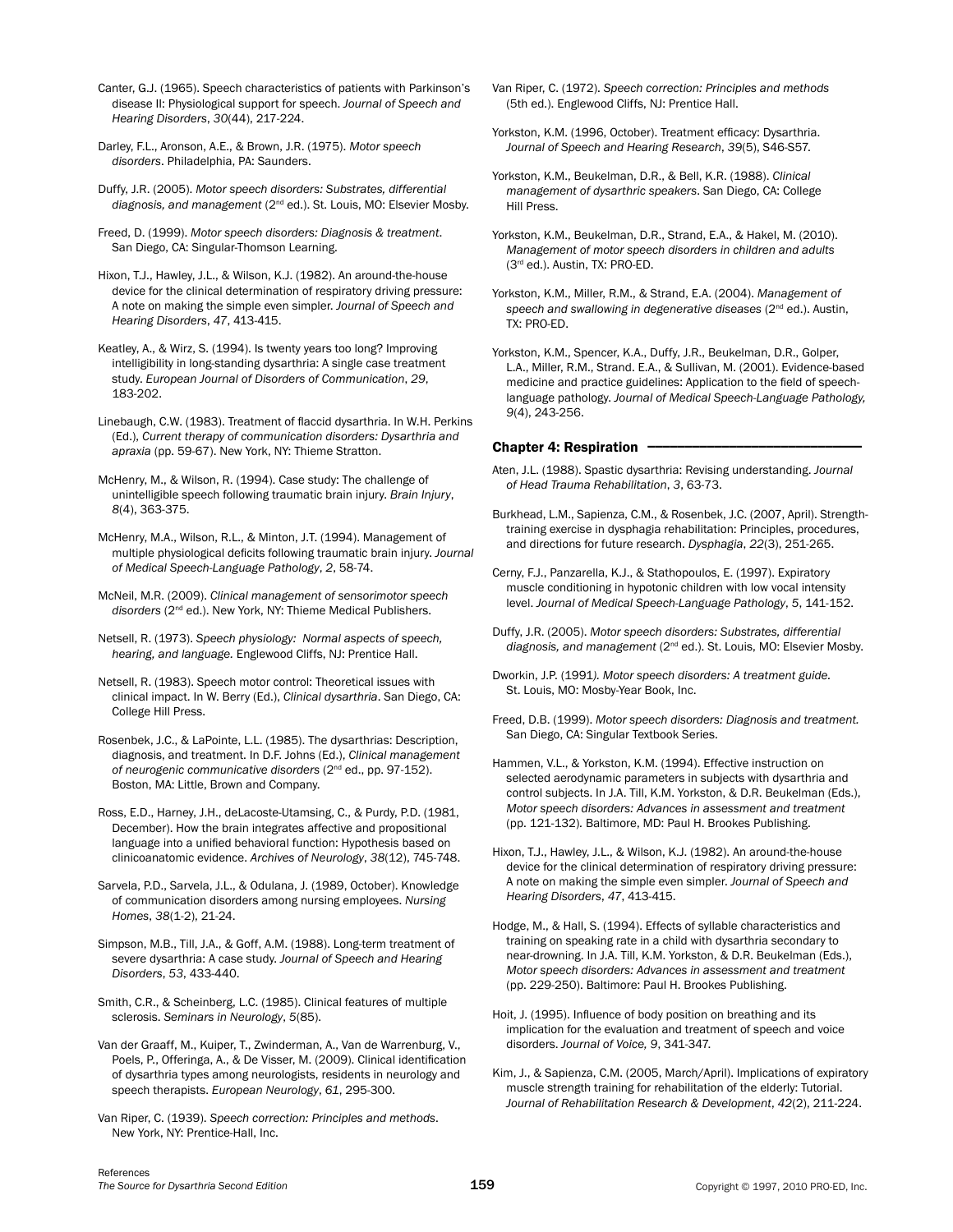Linebaugh, C.W. (1983). Treatment of flaccid dysarthria. In W.H. Perkins (Ed.), *Current therapy of communication disorders: Dysarthria and apraxia* (pp. 59-67). New York, NY: Thieme Stratton.

McHenry, M.A., Wilson, R.L., & Minton, J.T. (1994). Management of multiple physiological deficits following traumatic brain injury. *Journal of Medical Speech-Language Pathology*, *2*, 58-74.

McNeil, M.R. (2009). *Clinical management of sensorimotor speech*  disorders (2<sup>nd</sup> ed.). New York, NY: Thieme Medical Publishers.

Murdoch, B.E., Pitt, B., Theodoros, D.G., & Ward, E.C. (1999). Real-time continuous visual biofeedback in the treatment of speech breathing disorders following childhood traumatic brain injury: Report of one case. *Pediatric Rehabilitation, 3*(1), 5-20.

Netsell, R. (1992). Speech production following traumatic brain injury: Clinical and research implications. *Special Interest Division: Neurophysiology and Neurogenic Speech and Language Disorders*, *2*, 108.

Netsell, R. (1992, November 19-23). *Expiratory checking and therapy for individuals with speech breathing dysfunction*. Presented at the American Speech-Language-Hearing Association (ASHA) Annual Convention, San Antonio, TX.

Netsell, R. (1998). Speech rehabilitation for individuals with unintelligible speech and dysarthria: The respiratory and velopharyngeal systems*. Journal of Medical Speech-Language Pathology, 6*(2), 107-110.

Netsell, R., & Hixon, T. (1978). A non-invasive method for clinically estimating subglottal air pressure*. Journal of Speech and Hearing Disorders*, *43*, 326-330.

Netsell, R.W. (1995). Speech rehabilitation for individuals with unintelligible speech and dysarthria: The respiratory and velopharyngeal systems. *Special Interest Division: Neurophysiology and Neurogenic Speech and Language Disorders*, *5*(4), 6-9

Putnam, A.H.B., & Hixon, T.J. (1984). Respiratory kinematics in speakers with motor neuron disease. In N. McNeil, J. Rosenbek, & A.E. Aronson (Eds.), *The dysarthrias* (pp. 83-92). San Diego, CA: College Hill Press.

Ramig, L., & Dromey, C. (1996). Aerodynamic mechanisms underlying treatment-related changes in vocal intensity in patients with Parkinson disease. *Journal of Speech, Language, and Hearing Research, 39*(4)*,* 798-807.

Rosenbek, J.C., & LaPointe, L.L. (1985). The dysarthrias: Description, diagnosis, and treatment. In D. Johns (Ed.), *Clinical management of neurogenic communication disorders* (2nd ed., pp. 97-152). Boston, MA: Little, Brown and Company.

Saleem, A.F., Sapienza, C.M., & Okun, M.S. (2005). Respiratory muscle strength training: Treatment and response duration in a patient with early idiopathic Parkinson's disease. *Neuro Rehabilitation, 20*(4), 323-33.

Sapienza, C.M. (2008, June). Respiratory muscle strength training applications. *Current Opinion in Otolaryngology & Head & Neck Surgery, 16*(3), 216-220. doi: 10.1097/MOO.0b013e328306c408

Sapienza, C.M., Davenport, P.W., & Martin, A.D. (2002). Expiratory muscle training increases pressure support in high school band students. *Journal of Voice*, *16*(4), 495-501.

Sapienza, C.M., Ruddy, B., & Pitts, T. (2009, November 21). *Respiratory muscle strength: What, who, how & why.* Short course presented at the American Speech-Language-Hearing Association (ASHA) Annual Convention, New Orleans, LA.

Sapienza, C.M., & Wheeler, K. (2006, November). Respiratory muscle strength training: Functional outcomes versus plasticity. *Seminars in Speech-Language Pathology, 27*(4), 236-244.

Simpson, M.B. (1988). Long-term treatment of severe dysarthria. *Journal of Speech and Hearing Disorders*, *53*, 433-440.

Spencer, K., Yorkston, K., Duffy, J. (2003, June). Behavioral management of respiratory/phonatory dysfunction from dysarthria: A flowchart for guidance in clinical decision making. *Journal of Medical Speech-Language Pathology, 11*(2), xxxix-lxi.

Thompson-Ward, E.C., & Murdoch, B.E. (1998). Instrumental assessment of the speech mechanism. In B.E. Murdoch (Ed.), *Dysarthria: A physiological approach to assessment and treatment*  (pp. 68-101). Cheltenham, UK: Stanley Thornes.

Watson, P.J., & Hixon, T.J. (2001). Effects of abdominal trussing on breathing and speech in men with cervical spinal cord injury. *Journal of Speech, Language, and Hearing Research, 44*(4), 751-762.

Workinger, M.S., & Netsell, R. (1992). Restoration of intelligible speech 13 years post-head injury. *Brain Injury, 6*(2), 183-187.

Yorkston, K.M., Beukelman, D.R., & Bell, K.R. (1988)*. Clinical management of dysarthric speakers.* San Diego, CA: College Hill Press.

Yorkston, K.M., Beukelman, D.R., Strand, E.A., & Hakel, M. (2010). *Management of motor speech disorders in children and adults*  (3rd ed.). Austin, TX: PRO-ED

### Chapter 5: Phonation

American Speech-Language-Hearing Association (ASHA). (2004). *Preferred practice patterns for the profession of speech-language pathology* [Preferred Practice Patterns]. Retrieved from www.asha. org/policy

Aronson, A.E., & Bless, D.M. (2009). *Clinical voice disorders* (4<sup>th</sup> Ed.). New York, NY: Thieme Medical Publishers.

Aten, J.L. (1988). Spastic dysarthria: Revising understanding. *Journal of Head Trauma Rehabilitation*, *3*, 63-73.

Baumgartner, C., Sapir, S., & Ramig, L. (2001). Voice quality changes following phonatory-respiratory effort treatment (LSVT) versus respiratory effort treatment for individuals with Parkinson disease. *Journal of Voice*, *15*(1), 105-114.

Boone, D.R., McFarlane, S.C., Von Berg, S.L., & Zraick, R.I. (2009). *The voice and voice therapy* (8<sup>th</sup> Ed.). Boston, MA: Allyn & Bacon.

Chen, S.H., Huang, J., & Chang, W. (2003). The efficacy of resonance method to hyperfunctional dysphonia from physiological, acoustic and aerodynamic aspects: The preliminary study. *Asia Pacific Journal of Speech, Language, and Hearing*, *8*, 200-203.

Countryman, S., Hicks, J., Ramig, L., & Smith, M. (1997). Supraglottal hyperadduction in an individual with Parkinson disease: A clinical treatment note. *American Journal of Speech-Language Pathology*, *6*(4), 74-84.

Countryman, S., & Ramig, L. (1993). Effects of intensive voice therapy on voice deficits associated with bilateral thalamotomy in Parkinson's disease: A case study. *Journal of Medical Speech-Language Pathology*, *1*, 233-250.

Darley, S.L., Aronson, A.E., & Brown, J.R. (1975). *Motor speech disorders.* Philadelphia, PA: Saunders.

Davis, G.A., & Wilcox, M.J. (1985). *Adult aphasia rehabilitation: Applied pragmatics*. San Diego, CA: College Hill Press.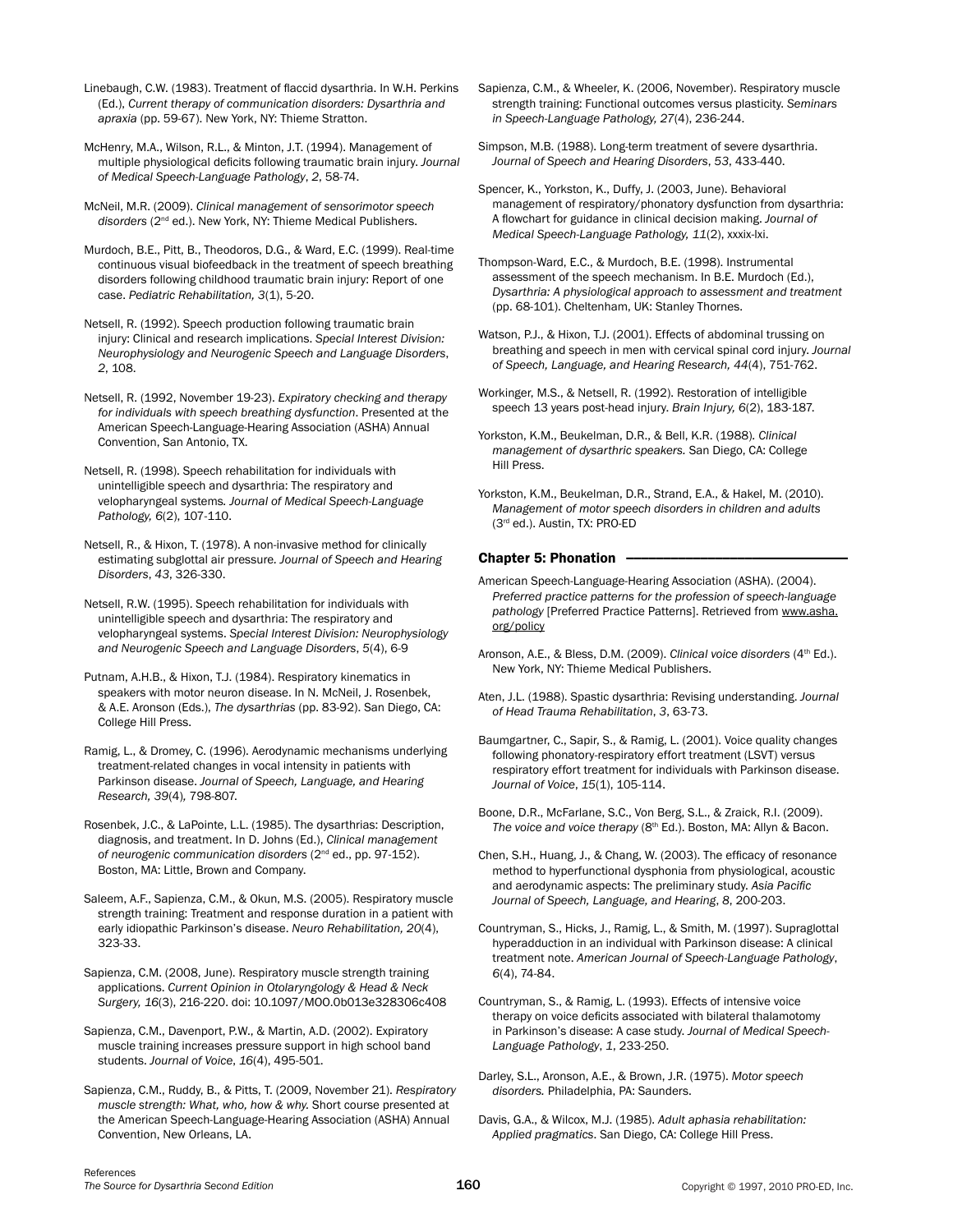Dworkin, J., & Meleca, R. (1997). *Vocal pathologies: Diagnosis, treatment and case studies*. San Diego, CA: Singular Publishing Group.

Dworkin, J.P. (1991). *Motor speech disorders: A treatment guide.* St. Louis, MO: Mosby-Year Book, Inc.

Flint, P.W., & Cummings, C.W. (2005). Management of glottal insufficiency associated with unilateral vocal cord motion impairment and soft tissue deficits. In C.W. Cummings, P.W. Fling, B.H. Haughey, K.T. Robbins, J.R. Thomas, L.A. Harker, et al. (Eds., Chapter 96). *Cummings otolaryngology: Head &*  neck surgery (4<sup>th</sup> ed.). Philadelphia, PA: Mosby, Inc.

Greene, M.C.L., & Watson, B.W. (1968). The value of speech amplification in Parkinson's disease patients. *Folia Phoniatrica et Logopaedica*, *20*(4), 250-257.

Hustad, K.C., & Weismer, G. (2007). A continuum of interventions for individuals with dysarthria: Compensatory and impairment-oriented treatment approaches. In G. Weismer (Ed.), *Motor speech disorders: Essays for Ray Kent* (pp. 261-303). San Diego, CA: Plural Publishing.

Junqua, J.C. (1993). The Lombard reflex and its role on human listeners and automatic speech recognizers. *The Journal of the Acoustical Society of America*, *93*, 510–524.

Kwon, T.K., & Buckmire, R. (2004, December). Injection laryngoplasty for management of unilateral vocal fold paralysis. *Current Opinion in Otolaryngology and Head & Neck Surgery, 12*(6), 538-542.

Lane, H., & Tranel, B. (1971). The Lombard sign and the role of hearing in speech. *Journal of Speech, Language, and Hearing Research*, *14*, 677–709.

Lass, N.J., & Pannbacker, M. (2008). The application of evidence-based practice to nonspeech oral motor treatments. *Language, Speech, and Hearing Services in Schools*, *39*, 408-421.

Liotti, M., Vogel, D., Ramig, L., New, P., Cook, C., Ingham, R.J., . . . Fox, P.T. (2003). Hypophonia in Parkinson's disease: Neural correlates of voice treatment revealed by PET. *Neurology*, *60*, 432-440.

Lorenz, R.R., Netterville, J.L., & Burkey, B.B. (2004). Vocal cord paralysis. In C.M. Townsend, R.D. Beauchamp, B.M. Evers, K.L. Mattox (Eds., Chapter 31). *Sabiston textbook of surgery. The*  biological basis of surgical practice (17<sup>th</sup> ed.). St. Louis, MO: W.B. Saunders.

Maryn, Y., DeBodt, M., & Van Cauwenberge, P. (2003). Ventricular dysphonia: Clinical aspects and therapeutic options. *Laryngoscope*, *113*, 859-866.

McCauley, R.J., Strand, E., Lof, G.L., Schooling, T., & Frymark, T. (2009). *American Journal of Speech-Language Pathology*, *18*(4), 343-360.

Murry, T., & Woodson, G. (1995). Combined-modality treatment of adductor spasmodic dysphonia with botulinum toxin and voice therapy. *Journal of Voice, 9*, 460-465.

National Institute on Deafness and Other Communication Disorders (NIDCD). Vocal cord paralysis. (Updated September 13, 2007). Available from www.nidcd.nih.gov/health/voice/vocalparal.asp

Powell, T.W. (2008). An integrated evaluation of nonspeech oral motor movements. *Language, Speech, and Hearing Services in Schools*, *39*, 422-427.

Ramig, L.O. (1992). The role of phonation in speech intelligibility: A review and preliminary data from patients with Parkinson's disease. In R.D. Kent (Ed.), *Intelligibility in speech disorders: Theory, measurement and management* (pp. 119-155). Philadelphia, PA: John Benjamins North America.

Ramig, L.O. (1996). Speech therapy for patients with Parkinson's disease. In W. Koller & S. Paulson (Eds.), *Therapy of Parkinson's disease* (2nd ed.). New York, NY: Marcel Dekker, Inc.

Ramig, L.O., Bonitati, C.M., Lemke, J.H., & Horii, Y. (1994). Voice treatment for patients with Parkinson's disease: Development of an approach and preliminary efficacy data. *Journal of Medical Speech-Language Pathology*, *2*, 191-210.

Ramig, L.O., Countryman, S., Thompson, L.L., & Horii, Y. (1995). A comparison of two forms of intensive speech treatment in Parkinson's disease. *Journal of Speech, Language, and Hearing Research, 38*, 1232-1251.

Ramig, L.O., & Dromey, C. (1996). Aerodynamic mechanisms underlying treatment-related changes in vocal intensity in patients with Parkinson disease. *Journal of Speech, Language, and Hearing Research*, *39*(4), 798-807.

Ramig, L.O., Fox, C., & Sapir, S. (2004). Parkinson's disease: Speech and voice disorders and their treatment with the Lee Silverman voice treatment. *Seminars in Speech and Language*, *25*(2), 169-180.

Ramig, L.O., Pawlas, P., & Countryman, S. (1995). *Lee Silverman voice treatment: A practical guide for treating voice and speech disorders in Parkinson's disease.* Iowa City, IA: National Center for Voice and Speech, University of Iowa.

Ramig, L.O., Sapir, S., Countryman, S. Pawlas, A., O'Brien, C., Hoehn, M., & Thompson, L. (2001). Intensive voice treatment (LSVT) for individuals with Parkinson disease: A two-year follow-up. *Journal of Neurology, Neurosurgery, and Psychiatry*, *71*(4), 493-499.

Ramig, L.O., Sapir, S., Fox, C., & Countryman, S. (2001). Changes in vocal intensity following intensive voice treatment (LSVT) in individuals with Parkinson disease: A comparison with untreated patients and normal, age-matched controls. *Movement Disorders, 16*(1), 79-83.

Robertson, S., & Thompson, F. (1984). Speech therapy in Parkinson's disease: A study of the efficacy and long-term effect of intensive treatment. *British Journal of Disorders of Communication, 19*, 213-224.

Roy, N. (1993). Ventricular dysphonia following long-term endotracheal intubation: A case study. *Journal of Otolaryngology*, *23*, 189-193.

Roy, N., Bless, D.M., Helsey, D., & Ford, C.N. (1997). Manual circumlaryngeal therapy for functional dysphonia: An evaluation of short- and long-term treatment outcomes. *Journal of Voice*, *11*, 321-331.

Roy, N., & Leeper, H.A. (1993). Effects of the manual laryngeal musculoskeletal tension reduction technique as a treatment for functional voice disorders: Perceptual and acoustic measures. *Journal of Voice*, *7*, 242-249.

Roy, N., Weinrich, B., Gray, S., Tanner, K., Stemple, J., & Sapienza, C. (2003). Three treatments for teachers with voice disorders: A randomized clinical trial. *Journal of Speech, Language, and Hearing Research, 46*, 670-688.

Sapir, S., Pawlas, A., Ramig, L., Seeley, E., Fox, C., & Corboy, J. (2001). Effects of intensive phonatory-respiratory treatment (LSVT) on voice in two individuals with multiple sclerosis. *Journal of Speech-Language Pathology, 9*(2), 35-45.

Scott, S., & Caird, F.L. (1968). Speech therapy for Parkinson's disease. *Journal of Neurology and Neurosurgery and Psychiatry, 46*, 140-144.

Simpson, M.B. (1988). Long-term treatment of severe dysarthria. *Journal of Speech and Hearing Disorders, 53*, 433-440.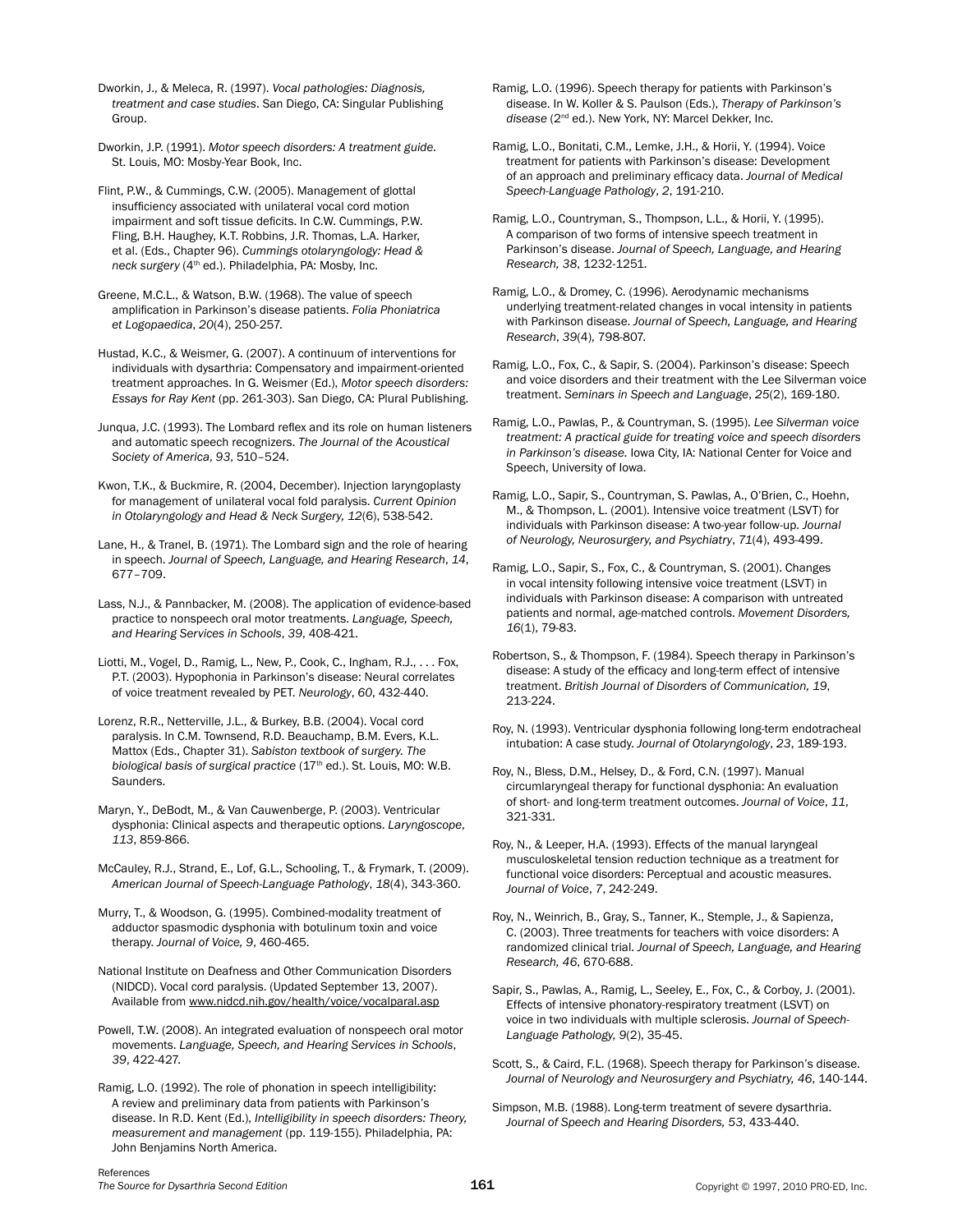Smith, M.E., Ramig, L.O., Dromey, C., Perez, K., & Samandari, R. (1995). Intensive voice treatment in Parkinson disease: Laryngostroboscopic findings. *Journal of Voice, 9*(4), 453-459.

Spencer, K., Yorkston, K., Duffy, J. (2003, June). Behavioral management of respiratory/phonatory dysfunction from dysarthria: A flowchart for guidance in clinical decision making. *Journal of Medical Speech-Language Pathology, 11*(2), xxxix-lxi.

Stemple, J. (2000). *Voice therapy: Clinical studies* (2nd ed.). San Diego, CA: Singular Publishing Group, Cengage Learning.

Stemple, J. (2005). A holistic approach to voice care. In A. Holland (Ed.), *Seminars in Speech and Language, 29*(2), 131-138. New York, NY: Thieme Medical Publishers.

Stemple, J. (2006). *Vocal function exercises: The how to series*. San Diego, CA: Plural Publishing, Inc.

Stemple, J. & Fry, L. (2009). *Voice therapy: Clinical case studies* (3rd ed.*,* pp. 41-46). San Diego, CA: Plural Publishing, Inc.

Stemple, J., Glaze, L., & Klaben, B. (2000). *Clinical voice pathology: Theory and management* (3rd ed.). Clifton Park, NJ: Delmar Learning.

Summers, W., Pisoni, D.B., Bernacki, R.H., Pedlow, R.I., & Stokes, M.A. (1988). Effects of noise on speech production: Acoustic and perceptual analyses. *Journal of the Acoustical Society of America, 84,* 917-928.

Thomas L., & Stemple J. (2007). Voice therapy: Does science support the art? *Communicative Disorders Review*, *1*(1), 51-79.

Verdolini Abbott, K. (2008). *Lessac-Madsen resonant voice therapy*. San Diego, CA: Plural Publishing, Inc.

Verdolini-Marston, K., Burke, M.K., Lessac, A., Glaze, L., & Caldwell, E. (1995, March). Preliminary study of two methods of treatment for laryngeal nodules. *Journal of Voice*, *9*(1), 74-85.

Watson, M.M., & Lof, G.L. (2008). Epilogue: What we know about nonspeech oral-motor exercises. *Seminars in Speech and Language, 29*, 339-344. New York, NY: Thieme Medical Publishers.

Weismer, G. (2006). Philosophy of research in motor speech disorders. *Clinical Linguistics and Phonetics*, *20*(5), 315-349.

Xu, J., Ikeda, Y., & Komiyama, S. (1991). Bio-feedback and the yawning breath pattern in voice therapy: A clinical trial. *Auris: Nasus: Larynx*, *18*, 65-77.

Yamaguchi, H., Yotsukura, T., Sata, H., Watanabe, Y., Hirose, H., Kobayashi, N., & Bless, D.M. (1993). Pushing exercise program to correct glottal incompetence. *Journal of Voice*, *7*(3), 250-256.

Yorkston, K.M. (1996, October). Treatment efficacy: Dysarthria. *Journal of Speech and Hearing Research*, *39*(5), S46-S57.

#### Chapter 6: Resonance -

Academy of Neurologic Communication Disorders and Sciences (ANCDS). (2008). *Evidence-based practice guidelines for the management of communication disorders in neurologically impaired individuals*. Retrieved from http://www.ancds.org/index. php?option=com\_content&view=article&id=9&Itemid=9#TBI

Aten, J.L. (1988). Spastic dysarthria: Revising understanding. *Journal of Head Trauma Rehabilitation*, *3*, 63-73.

Aten, J., McDonald, A., Simpson, M., & Gutierrez, R. (1984). Efficacy of modified palatal lifts for improved resonance. In M. McNeil, J. Rosenbek, & A. Aronson (Eds.), *The dysarthrias: Physiology, acoustics, perception, management* (pp. 231-242). San Diego, CA: College Hill Press.

Bedwinek, A.P., & O'Brian, R.L. (1985). A patient selection program for the use of speech prosthesis in adult disorders. *Journal of Communication Disorders*, *18*, 169-182.

Bookshire, R.H. (1992). *An introduction to neurogenic communication disorders.* St. Louis, MO: Mosby-Year Book, Inc.

Daniel, B. (1982). A soft palate desensitization procedure for patients requiring palatal lift prostheses. *Journal of Prosthetic Dentistry*, *48*, 565-566.

Davison, P., Razzell, R., & Watson, H. (1990). The role of pharyngoplasty in congenital neurogenic speech disorders. *British Journal of Plastic Surgery*, *43*, 187-196.

Duffy, J.R. (2005). *Motor speech disorders: Substrates, differential diagnosis, and management* (2nd ed.). St. Louis, MO: Elsevier Mosby.

Dworkin, J.P. (1991). *Motor speech disorders: A treatment guide.* St. Louis, MO: Mosby-Year Book, Inc.

Dworkin, J.P., & Johns, D.F. (1980). Management of velopharyngeal incompetence in dysarthria: A historical review. *Clinical Otolaryngology*, *5*(61), 61-74.

Esposito, S.J., Mitsumoto, H., & Shanks, M. (2000). Use of palatal lift and palatal augmentation prostheses to improve dysarthria in patients with amyotrophic lateral sclerosis: A case series. *Journal of Prosthetic Dentistry*, *83*, 90-98.

Gonzalez, J.B., & Aronson, A.E. (1970). Palatal lift prosthesis for treatment of anatomic and neurologic palatopharyngeal insufficiency. *Cleft Palate Journal*, *7*(91), 91-104.

Hageman, C.F. (2009). Flaccid dysarthria. In M.R. McNeil (Ed.), *Clinical management of sensorimotor speech disorders (2<sup>nd</sup> ed.)* (pp. 116-129). New York, NY: Thieme Medical Publishers.

Hakel, H., Beukelman, D.R., Fager, S., Green, J., & Marshall, J. (2004). Nasal obturator for velopharyngeal dysfunction in dysarthria: Technical report on a one-way valve. *Journal of Medical Speech-Language Pathology*, *12*(4), 155-160.

Hakel, M., Marshall, J., Beukelman, D., Haub, M., & Dreyer, K. (2010, February 13). Obturation for severe, chronic velopharyngeal dysfunction of dysarthria. Retrieved from http://aac.unl.edu/drb/ as03/nasal.pdf (for nasal obturator)

Hammen, V.L., & Yorkston, K.M. (1994). Effective instruction on selected aerodynamic parameters in subjects with dysarthria and control subjects. In J.A. Till, K.M. Yorkston, & D.R. Beukelman (Eds.), *Motor speech disorders: Advances in assessment and treatment*  (pp. 63-74). Baltimore, MD: Brookes Publishing.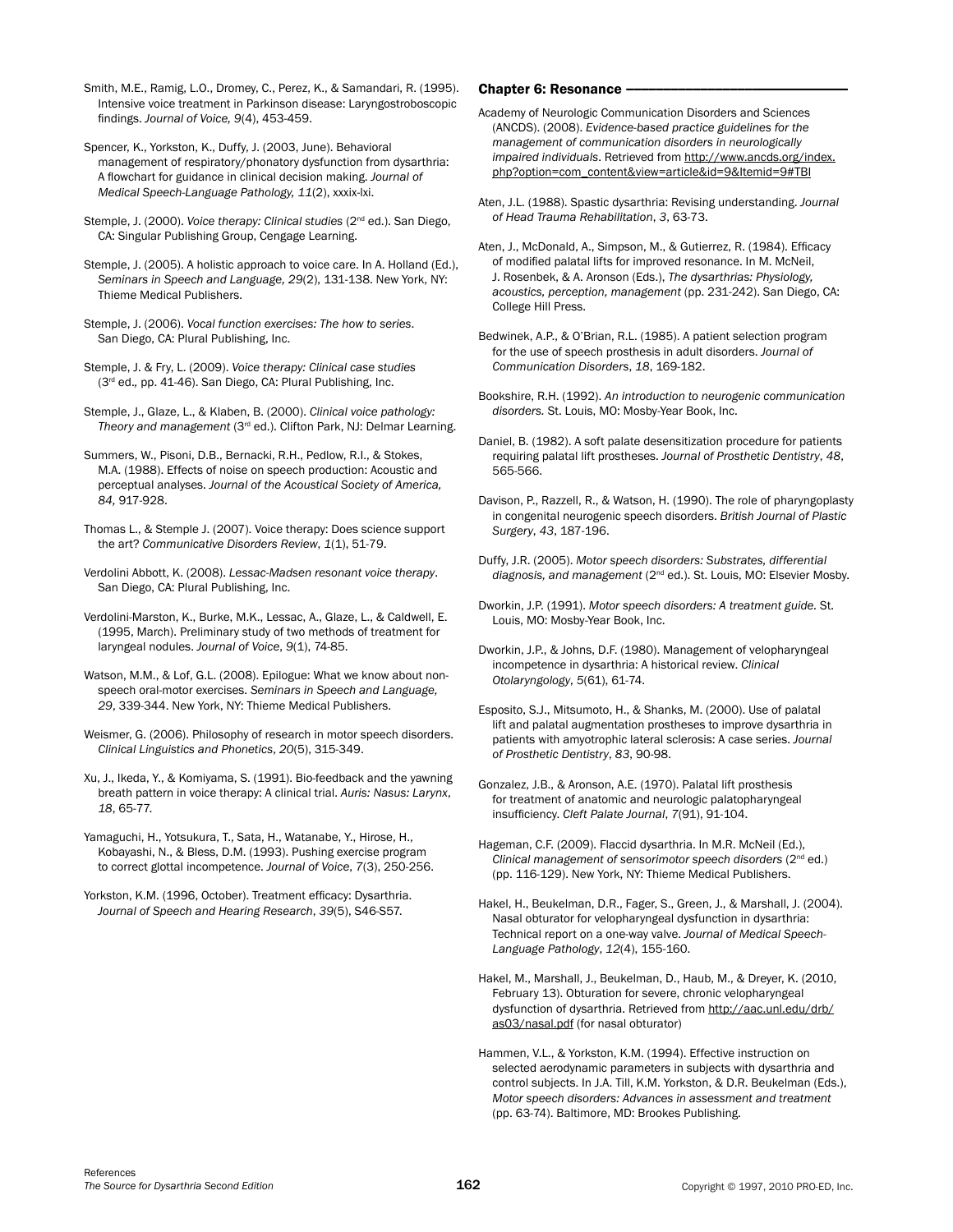Hardy, J., Netsell, R., Schweiger, J., & Morris, H. (1969). Management of velopharyngeal dysfunction in cerebral palsy. *Journal of Speech and Hearing Disorders, 34*, 123-137.

Johns, D.F. (1985). Surgical and prosthetic management of neurogenic velopharyngeal incompetency in dysarthria. In D.F. Johns (Ed.), *Clinical management of neurogenic communicative disorders* ( $2<sup>nd</sup>$  ed., pp. 168-173). Boston, MA: Little, Brown and Company.

Kuehn, D.P. (1997, November). The development of a new technique for treating hypernasality: CPAP. *American Journal of Speech-Language Pathology, 6*(4), 5-8.

Kuehn, D.P., & Moller, K.T. (2000). Speech and language issues in the cleft palate population: The state of the art. *The Cleft Palate Craniofacial Journal*, *37*(4), 348-383.

Kuehn, D.P., & Wachtel, J.M. (1994). CPAP therapy for treating hypernasality following closed head injury. In J.A. Till, K.M. Yorkston, & D.R. Beukelman (Eds.), *Motor speech disorders: Advances in assessment and treatment* (pp. 207-212). Baltimore, MD: Brookes Publishing.

Linebaugh, C.W. (1983). Treatment of flaccid dysarthria. In W.H. Perkins (Ed.), *Current therapy of communication disorders: Dysarthria and apraxia* (pp. 59-67). New York, NY: Thieme-Stratton.

Liss, J.M., Kuehn, D.P., & Hinkle, K.P. (1994). Direct training of velopharyngeal musculature. *Journal of Medical Speech-Language Pathology*, *2*(3), 243-251.

McHenry, M.A., Wilson, R.L., & Minton, J.T. (1994). Management of multiple physiological deficits following traumatic brain injury. *Journal of Medical Speech-Language Pathology*, *2*, 58-74.

Netsell, R., & Rosenbek, J. (1985). Treating the dysarthrias: Speech and language evaluation in neurology. *Adult disorders.* New York, NY: Grune and Stratton.

Picheny, M., Durlach, N., & Braida, L. (1985). Speaking clearly for the hard of hearing I: Intelligibility differences between clear and conversational speech. *Journal of Speech, Language, and Hearing Research*, *28*(1), 96-103.

Rosenbek, J.C., & LaPointe, L.L. (1985). The dysarthrias: Description, diagnosis, and treatment. In D.F. Johns (Ed.), *Clinical management of neurogenic communicative disorders* (2nd ed., pp. 97-152). Boston, MA: Little, Brown and Company.

Shifman, A., Finelstein, Y., Nachmani, A., & Ophir, D. (2000). Speech-aid prostheses for neurogenic velopharyngeal incompetence. *Journal of Prosthetic Dentistry*, *83*, 99-106.

Simpson, M.B., Till, J.A., & Goff, A.M. (1988). Long-term treatment of severe dysarthria: A case study. *Journal of Speech and Hearing Disorders*, *53*, 433-440.

Thompson, E.C., & Murdoch, B.E. (1995). Disorders of nasality in subjects with upper motor neuron type dysarthria following cerebrovascular accident. *Journal of Communication Disorders*, *28*(3), 261-276.

Yorkston, K.M. (1996, October). Treatment efficacy: Dysarthria. *Journal of Speech and Hearing Research*, *39*(5), S46-S57.

Yorkston, K.M., Beukelman, D.R., & Bell, K.R. (1988). *Clinical management of dysarthric speakers*. San Diego, CA: College Hill Press.

Yorkston, K.M., Honsinger, M.J., Beukelman, D.R., & Taylor, T. (1989). The effects of palatal lift fitting on the perceived articulatory adequacy of dysarthric speakers. In K.M. Yorkston & D.R. Beukelman (Eds.), *Recent advances in clinical dysarthria* (pp. 85-98). Boston, MA: College Hill Press.

## Chapter 7: Articulation -

Aten, J.L. (1988). Spastic dysarthria: Revising understanding. *Journal of Head Trauma Rehabilitation*, *3*, 63-73.

- Barlow, S.M., & Abbs, J.H. (1983). Force transducers for evaluation of labial, lingual, and mandibular function in dysarthria. *Journal of Speech and Hearing Research*, *26*, 616-621.
- Clark, H.M. (2003, November). Neuromuscular treatments for speech and swallowing: A tutorial. *American Journal of Speech-Language Pathology*, *12*, 400-415.

Darley, S.L., Aronson, A.E., & Brown, J.R. (1975). *Motor speech disorders*. Philadelphia, PA: Saunders.

DePaul, R., & Brookes, B. (1993). Multiple orofacial indices in amyotrophic lateral sclerosis. *Journal of Speech and Hearing Research*, *36*, 1158-1167.

Duffy, J.R. (2005). *Motor speech disorders: Substrates, differential diagnosis, and management* (2nd ed.). St. Louis, MO: Elsevier Mosby.

Dworkin, J.P. (1991). *Motor speech disorders: A treatment guide.* St. Louis, MO: Mosby-Year Book, Inc.

Enderby, P., & Crow, E. (1990). Long-term recovery patterns of severe dysarthria following head injury. *British Journal of Disorders of Communication*, *25*, 341-354.

Fairbanks, G. (1960). *Voice and articulation drill book.* New York, NY: Harper and Row.

Froeschels, E. (1943). A contribution to the pathology and therapy of dysarthria due to certain cerebral lesions. *Journal of Speech Disorders*, *8*, 301-321.

Hageman, C.F. (2009). Flaccid dysarthria. In M.R. McNeil (Ed.), *Clinical management of sensorimotor speech disorders* (2nd ed.) (pp. 116-129). New York, NY: Thieme Medical Publishers.

Kuehn & Moon. (2000, April). Induced fatigue effects of velopharyngeal closure force. *Journal of Speech, Language, and Hearing Research, 43*, 486-500.

Linebaugh, C.W. (1983). Treatment of flaccid dysarthria. In W.H. Perkins (Ed.), *Current therapy of communication disorders: Dysarthria and apraxia* (pp. 59-67). New York, NY: Thieme Stratton.

McCauley, R.J., Strand, E., Lof, G.L., Schooling, T., & Frymark, T. (2009, November 1). Evidence-based systematic review: Effects of nonspeech oral motor exercises on speech. *Journal of Speech-Language Pathology, 18*(4), 343-360.

Rosenbek, J.C., & LaPointe, L.L. (1985). The dysarthrias: Description, diagnosis, and treatment. In D.F. Johns (Ed.), *Clinical management of neurogenic communicative disorders* (2nd ed., pp.97-152). Boston, MA: Little, Brown and Company.

van der Merwe, A. (2009). A theoretical framework for the characterization of pathological speech sensorimotor control. In M.R. McNeil (Ed.), *Clinical management of sensorimotor speech disorders* (2nd ed., pp. 3-18). New York, NY: Thieme Medical Publishers.

Yorkston, K.M., & Beukelman, D. (1981). Ataxic dysarthria: Treatment sequences based on intelligibility and prosodic considerations. *Journal of Speech and Hearing Disorders*, *46*, 398-404.

Yorkston, K.M., Beukelman, D.R., & Bell, K.R. (1988). *Clinical management of dysarthric speakers*. San Diego, CA: College Hill Press.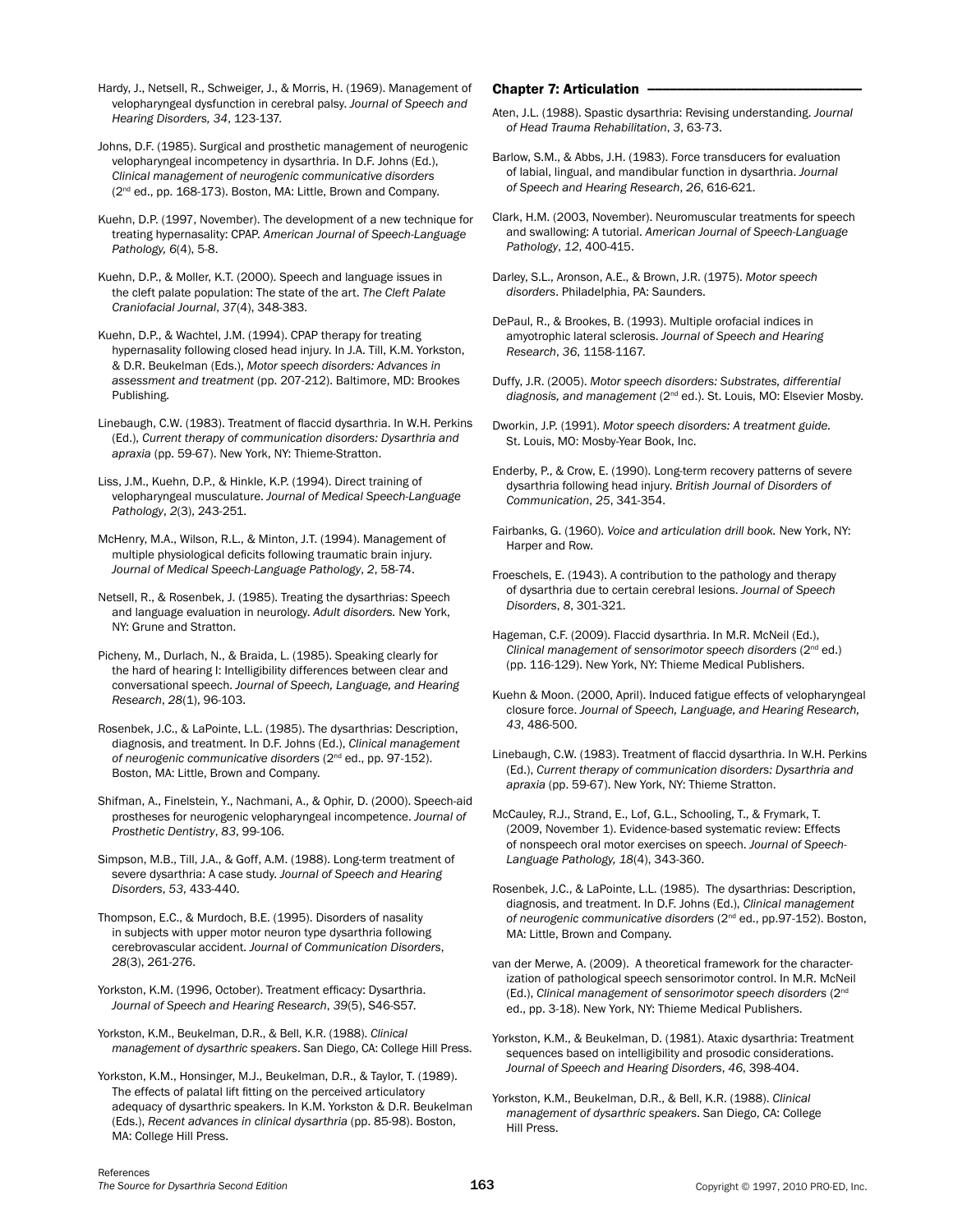- Yorkston, K.M., Beukelman, D.R., Strand, E.A., & Bell, K.R. (1999). *Management of motor speech disorders in children and adults*. Austin, TX: PRO-ED.
- Yorkston, K.M., Beukelman, D.R., Strand, E.A., & Hakel, M. (2010). *Management of motor speech disorders in children and adults*  (3rd ed.). Austin, TX: PRO-ED.
- Yorkston, K.M., Miller, R.M., & Strand, E.A. (1995). *Management of speech and swallowing in degenerative diseases.* Tuscon, AZ: Communication Skill Builders (a division of The Psychological Corporation).

## Chapter 8: Prosody

- Academy of Neurologic Communication Disorders and Sciences (ANCDS). (2008). *Evidence-based practice guidelines for the management of communication disorders in neurologically impaired individuals*. Retrieved from http://www.ancds.org/index. php?option=com\_content&view=article&id=9&Itemid=9#TBI
- Adams, S.G. (1994). Accelerating speech in a case of hypokinetic dysarthria: Descriptions and treatment. In J.A. Till, K.M. Yorkston, & D.R. Beukelman (Eds.), *Motor speech disorders: Advances in assessment and treatment* (pp. 213-228). Baltimore, MD: Brookes Publishing.
- Aten, J.L. (1988). Spastic dysarthria: Revising understanding. *Journal of Head Trauma Rehabilitation*, *3*, 63-73.
- Barnes, G.J. (1983). Suprasegmental and prosodic considerations in motor speech disorders. In W. Berry (Ed.), *Clinical dysarthria*  (pp. 57-68). San Diego, CA: College Hill Press.
- Bellaire, K., Yorkston, K.M., & Beukelman, D.R. (1986). Modification of breath patterning to increase naturalness of a mildly dysarthic speaker. *Journal of Communication Disorders*, *19*(4), 271-280.
- Berry W., & Goshorn, E. (1983). Immediate visual feedback in the treatment of ataxic dysarthria: A case study. In W. Berry (Ed.), *Clinical dysarthria* (pp. 253-266). Boston, MA: College Hill Press.
- Beukelman, D.R., Fager, S., Ullman, C., Hanson, E., & Logemann, J.A. (2002). The impact of speech supplementation and clear speech on the intelligibility and speaking rate of speakers with traumatic brain injury. *Journal of Medical SLP, 10*(4), 237-242.
- Beukelman, D.R., & Yorkston, K.M. (1977). A communication system for the severely dysarthric speaker with an intact language system. *Journal of Speech and Hearing Disorders*, *27*, 265-266.
- Blanchet, P., & Snyder, G. (2009). Speech rate deficits in individuals with Parkinson's disease: A review of the literature (Tutorial). *Journal of Medical Speech-Language Pathology*, *17*(1), 1-7.
- Caligiuri, M.P., & Murry, T. (1983). The use of visual feedback to enhance prosodic control in dysarthria. In W. Berry (Ed.), *Clinical dysarthria* (pp. 267-282), Boston, MA: College Hill Press.
- Castor, K.M. (1995). *Generalization of speaking rate in Parkinson disease.* Unpublished master's thesis, Purdue University, West Lafayette, IN.
- Countryman, S., Hicks, J., Ramig, L., & Smith, M. (1997). Supraglottal hyperadduction in an individual with Parkinson disease: A clinical treatment note. *American Journal of Speech-Language Pathology*, *6*(4), 74-84.
- Craig, S., & Sikorski, L. (1985). *Succeed with effective English communication: Intonation patterns.* Anaheim, CA: Craig and Ford, Inc.
- Crow, E., & Enderby, P. (1989). The effects of an alphabet chart on the speaking rate and intelligibility of speakers with dysarthria. In K.M. Yorkston & D.R. Beukelman (Eds.), *Recent advances in clinical dysarthria* (pp. 99-107). Austin, TX: PRO-ED.
- Duffy, J.R. (2005). *Motor speech disorders: Substrates, differential diagnosis, and management* (2nd ed.). St. Louis, MO: Elsevier Mosby.
- Dworkin, J.P. (1991). *Motor speech disorders: A treatment guide*. St. Louis, MO: Mosby-Year Book, Inc.
- Fairbanks, G. (1960). *Voice and articulation drill book.* New York, NY: Harper and Row.
- Goldman-Eisler, F. (1961). The significance of changes in the rate of articulation. *Language and Speech*, *4*, 171-174.
- Goldman-Eisler, F. (1968). *Psycholinguistics: Experiments in spontaneous speech.* New York, NY: Academic Press.
- Hammen, V.L., Yorkston, K.M., & Minifie, F.D. (1994). Effects of temporal alterations on speech intelligibility in Parkinsonian dysarthria. *Journal of Speech, Language, and Hearing Research*, *37*(2), 244-253.
- Hanson, W.R., & Metter, E.J. (1980). DAF instrumental treatment for dysarthria in progressive supernuclear palsy: A case report. *Journal of Speech and Hearing Disorders*, *45*, 268.
- Hanson, W.R., & Metter, E.J. (1983). DAF speech rate and modification in Parkinson's disease: A report of two cases. In W.R. Berry (Ed.), *Clinical dysarthria* (pp. 231-251). San Diego, CA: College Hill Press.
- Hanson, W.R., & Metter, E.J. (1995). DAF as instrumental treatment for dysarthria in progressive supranuclear palsy: A case report. *Journal of Speech and Hearing Disorders, 25*, 268-276.
- Helm, N. (1979). Management of palilalia with a pacing board. *Journal of Speech and Hearing Disorders*, *44*, 350-353.
- Henderson, A., Goldman-Eisler, F., & Skarbek, A. (1966). Sequential temporal patterns in spontaneous speech. *Language and Speech*, *9*, 207-216.
- Hustad, K.C., & Sassano, K. (2002). Effects of rate reduction on severe spastic dysarthria in cerebral palsy. *Journal of Medical Speech-Language Pathology*, *10*(4), 287-292.
- Johnson J.A., & Pring, T.R. (1990). Speech therapy and Parkinson's disease: A review and further data. *British Journal of Disorders of Communication*, *25*, 183-194.
- Lane, H., & Grosjean, F. (1973). Perception of reading rate by listeners and speakers. *Journal of Experimental Psychology*, *97*, 141-147.
- Laures, J.S., & Weismer, G. (1999). The effects of a flattened fundamental frequency on intelligibility at the sentence level. *Journal of Speech, Language, and Hearing Research*, *42*(5), 1148-1156.
- LeDorze, G., Ouellet, L., & Ryalls, J. (1994). Intonation and speech rate in dysarthric speech. *Journal of Communication Disorders*, *27*(1), 1-18.
- Lehiste, I. (1970). *Suprasegmentals.* Cambridge, MA: M.I.T. Press.
- Liberman, P. (1967). *Intonation, perception, and language*. Cambridge, MA: M.I.T. Press.
- Linebaugh, C.W. (1983). Treatment of flaccid dysarthria. In W.H. Perkins (Ed.), *Current therapy of communication disorders: Dysarthria and apraxia* (pp. 59-67)*.* New York, NY: Thieme Stratton.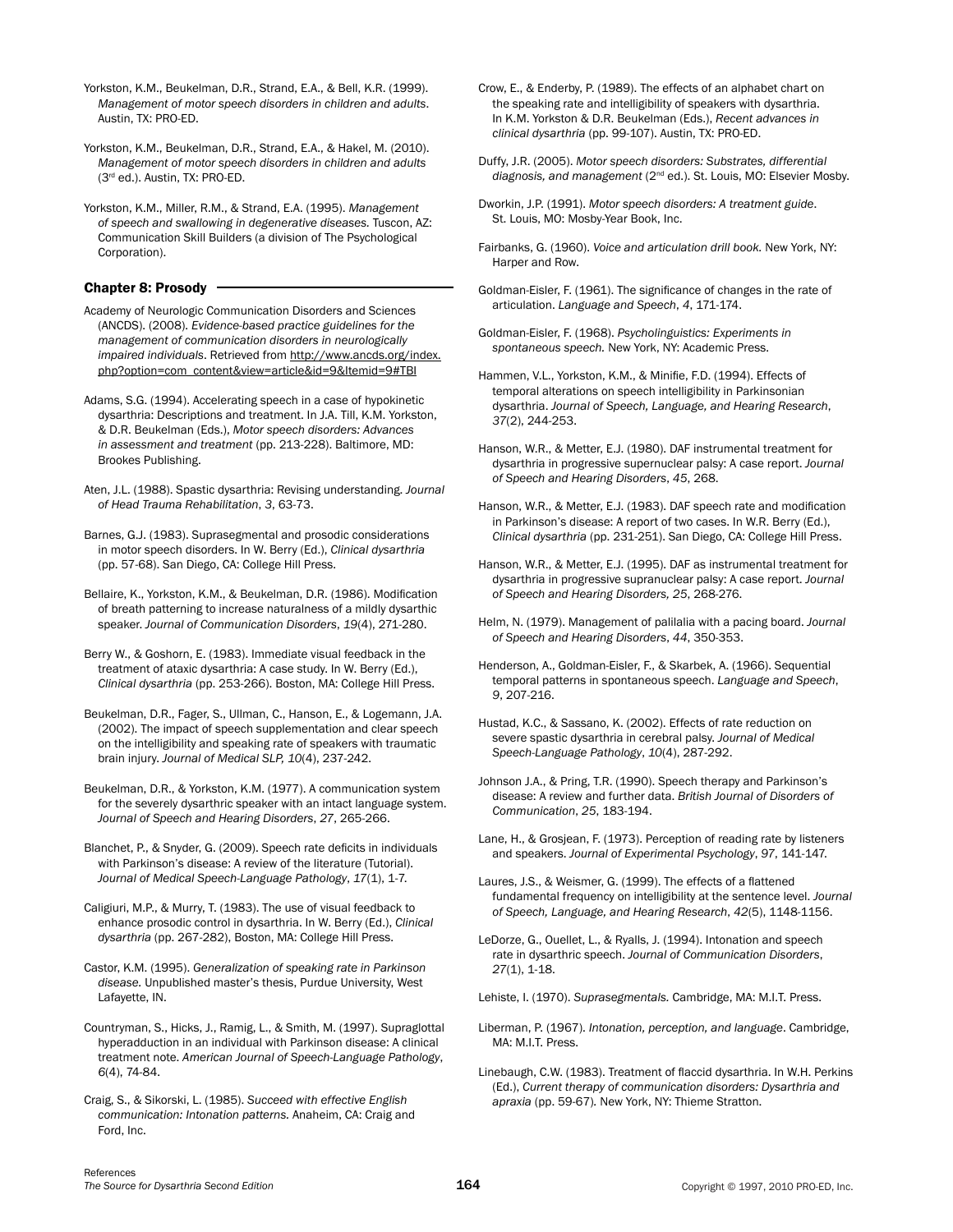- Logan, K.J., Roberts, R.R., Pretto, A.P., & Morey, M.J. (2002). Speaking slowly: Effects of four self-guided approaches on adults' speech rate and naturalness. *American Journal of Speech-Language Pathology, 11,* 163-174.
- McHenry, M.A. (1998, May). Velopharyngeal airway resistance disorders after traumatic brain injury. *Archives of Physical Medicine and Rehabilitation, 79*(5), 545-549.
- McHenry, M.A. (2003). The effect of pacing strategies on the variability of speech movement sequences. *Journal of Speech, Language, and Hearing Research*, *46*(3), 702-710.
- McHenry, M., & Wilson, R. (1994). Case study: The challenge of unintelligible speech following traumatic brain injury. *Brain Injury*, *8*(4), 363-375.
- Miller, Grosjean, & Lomanto. (1984). Articulation rate and its variability in spontaneous speech: A reanalysis and some implications. *Phonetica, 41*, 215-225. doi: 10.1159/000261728
- Murry, T. (1983). Treatment of ataxia dysarthria. In W.H. Perkins (Ed.), *Current therapy of communication disorders: Dysarthria and apraxia*. New York, NY: Thieme Stratton.
- Nalling, K., & Horner, J. (1979, November 16-19). *Reorganizing neurogenic articulation disorders by modifying prosody*. Proceedings from the American-Speech-Language-Hearing Association (ASHA) Annual Convention, Atlanta, GA.
- Netsell, R. (1973). *Speech physiology: Normal aspects of speech, hearing, and language*. Englewood Cliffs, NJ: Prentice Hall.
- Nuffelen, G.V., De Bodt, M., Wuyts, F., & Van de Heyning, P. (2009). *Folia Phoniatrica et Logopaedica, 61*(2), 69-75.
- Patel, R. (2002). Prosodic control in severe dysarthria: Preserved ability to mark the question-statement contrast. *Journal of Speech, Language, and Hearing Research*, *45*(5), 858-870.
- Pilon, M.A., McIntosh, K.W., & Thaut, M.H. (1998). Auditory vs. visual speech timing cues as external rate control to enhance verbal intelligibility in mixed spastic-ataxic dysarthric speakers: A pilot study. *Brain Injury*, *12*(9), 793-803.
- Ramig, L.O. (1986). Acoustic analysis of phonation in patients with Huntington's disease: Preliminary report. *Annals of Otology, Rhinology, and Laryngology*, *95*(3), 288-293.
- Robin, D.A., Klouda, G.V., & Hug, L.N. (1991). Neurogenic disorders of prosody. In D. Vogel & M.P. Cannito (Eds.), *Treating disordered speech motor control* (pp. 241-271). Austin, TX: PRO-ED.
- Rosenbek, J.C. (1978). Treating apraxia of speech. In D. Johns (Ed.), *Clinical management of neurogenic communicative disorders* (pp. 191-241). Boston, MA: Little, Brown and Company.
- Rosenbek, J.C., & LaPointe, L.L. (1978). The dysarthrias: Description, diagnosis and treatment. In D. Johns (Ed.), Clinical management of neurogenic communicative disorders (pp. 251-310). Boston, MA: Little, Brown and Company.
- Rosenbek, J.C., & LaPointe, L.L. (1985). The dysarthrias: Description, diagnosis, and treatment. In D.F. Johns (Ed.), *Clinical management of neurogenic communicative disorders* (2nd ed., pp. 97-152). Boston, MA: Little, Brown and Company.
- Scott, S., & Caird, F.I. (1983). Speech therapy for Parkinson's disease. *Journal of Neurology, Neurosurgery & Psychiatry, 46*, 140-144.
- Shapiro, B., & Danly, M. (1985). The role of the right hemisphere in the control of speech prosody in prepositional and affective context. *Brain and Language*, *25*, 19-36.
- Simmons, N. (1983). Acoustic analysis of ataxic dysarthria: An approach to monitoring treatment. In W. Berry (Ed.), *Clinical dysarthria* (pp. 283-294). San Diego, CA: College Hill Press.
- Tjaden, K., & Wilding, G.E. (2007). Rate and loudness manipulations in dysarthria: Acoustic and perceptual findings. *Journal of Speech, Language, and Hearing Research, 47*(4), 766-783.
- Turner, G.S., & Weismer, G. (1993). Characteristics of speaking rate in the dysarthria associated with amyotrophic lateral sclerosis. *Journal of Speech, Language, and Hearing Research*, *36*(6), 1134-1144.
- Vance, J.E. (1994). Prosodic deviation in dysarthria: A case study. *European Journal of Disorders of Communication*, *29*(1), 61-76.
- Weismer, G., Laures, J.S., Jeng, J., Kent, R.D., & Kent J.F. (2000). Effects of speaking rate manipulations on acoustic and perceptual aspects of dysarthria in amyotrophic lateral sclerosis. *Folia Phoniatrica et Logopaedica*, *52*(5), 201-219.
- Yorkston, K.M. (1996, October). Treatment efficacy: Dysarthria. *Journal of Speech and Hearing Research*, *39*(5), S46-S57.
- Yorkston, K.M., & Beukelman, D.R. (1981a). Ataxic dysarthria: Treatment sequences based on intelligibility and prosodic considerations. *Journal of Speech and Hearing Disorders*, *46*, 398-404.
- Yorkston, K.M., & Beukelman, D.R. (1981b). Communication efficiency of dysarthric speakers as measured by sentence intelligibility and speaking rate. *Journal of Speech and Hearing Disorders*, *46*, 296-301.
- Yorkston, K.M., Beukelman, D.R., & Bell, K.R. (1988). *Clinical management of dysarthric speakers*. San Diego, CA: College Hill Press.
- Yorkston, K.M., Beukelman, D.R., Minifie, F.D., & Sapir, F. (1984). Assessment of stress patterning. In M.R. McNeil, J.C. Rosenbek, & A.E. Aronson (Eds.), *The dysarthrias: Physiology, acoustics, perception and management* (pp. 131-162). San Diego, CA: College Hill Press.
- Yorkston, K.M., Beukelman, D.R., Strand, E.A., & Hakel, M. (2010). *Management of motor speech disorders in children and adults*  (3rd ed.). Austin, TX: PRO-ED.
- Yorkston, K.M., Hakel, M., Beukelman, D.R., & Fager, S. (2007). Evidence for effectiveness of treatment of loudness, rate or prosody in dysarthria: A systematic review. *Journal of Medical Speech-Language Pathology*, *15*(2), xi-xxxvi.
- Yorkston, K.M., Hammen, B.L., Beukelman, D.R., & Traynor, C.D. (1990). The effect of rate control on the intelligibility and naturalness of dysarthric speech. *Journal of Speech and Hearing Disorders*, *55*, 550-561.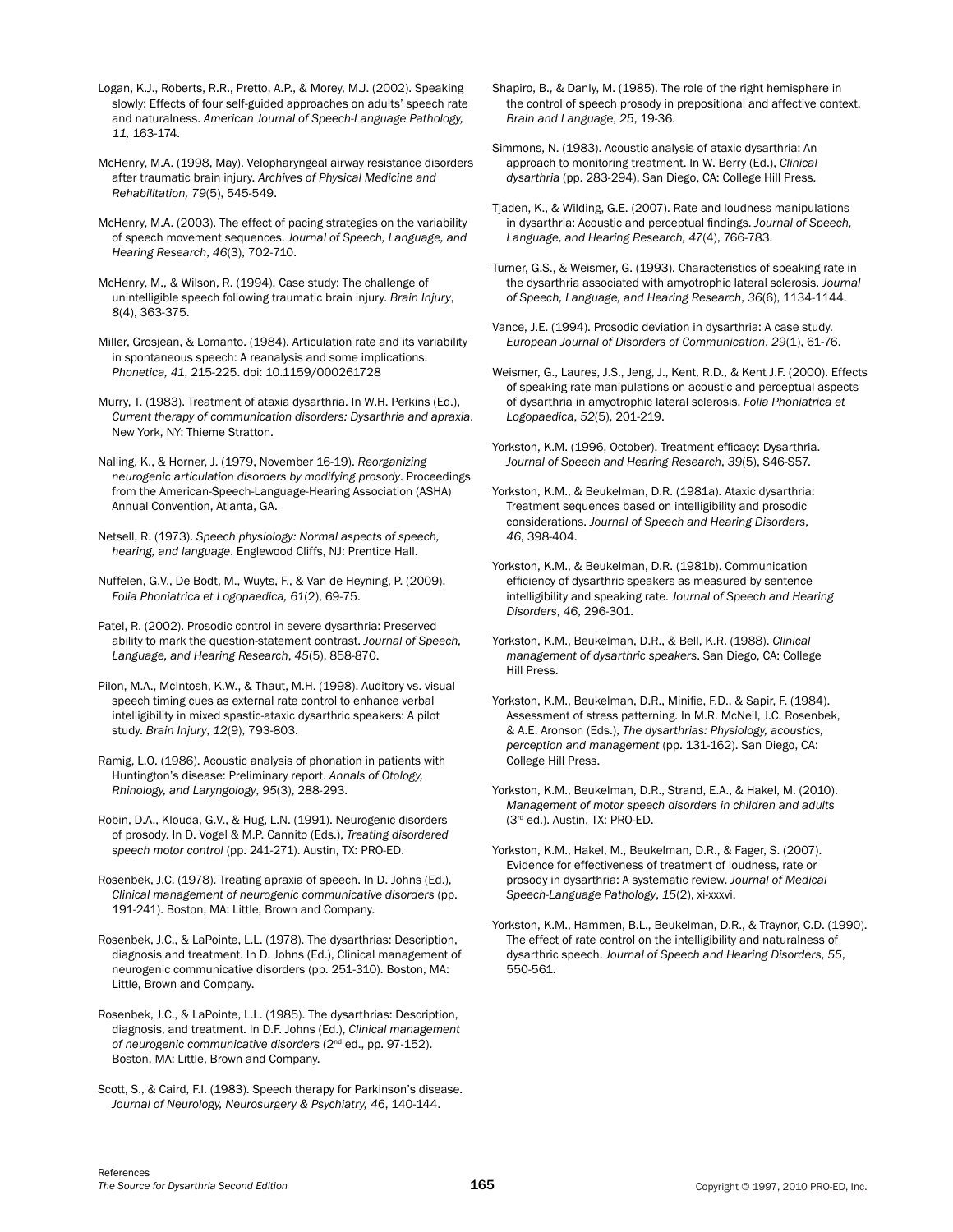# Chapter 9: Intelligibility, Comprehensibility, Efficiency, and Environment

Ansel, B., McNeil, M., Hunker, C., & Bless, D. (1983). The frequency of verbal and acoustic adjustments used by cerebral palsied dysarthric adults when faced with communicative failure. In W. Berry (Ed.), *Clinical dysarthria* (pp. 85-108). San Diego, CA: College Hill Press.

Beliveau, C., Hodge, M., & Hagler, P. (1995). Effect of supplemental linguistic cues on the intelligibility of severely dysarthric speakers. *Augmentative and Alternative Communication, 11*(3), 176-186.

Berry, W., & Sanders, F. (1983). Environmental education: The universal management approach for adults with dysarthria. *Clinical dysarthria*. San Diego, CA: College Hill Press.

Beukelman, D.R., Fager, S., Ullman, C., Hanson, F., & Logemann, J.A. (2002). The impact of speech supplementation and clear speech on the intelligibility and speaking rate of speakers with traumatic brain injury. *Journal of Medical Speech-Language Pathology*, *10*(4), 237-242.

Carter, C.R., Yorkston, K.M., Strand, E.A., & Hammen, V.L. (1996). The effects of semantic and syntactic content on the actual and estimated sentence intelligibility of dysarthric speakers. In D.A. Robin, K.M. Yorkston, & D.R. Beukelman (Eds.), *Disorders of motor speech* (pp. 67-88). Baltimore, MD: Brookes Publishing Co.

Cicerone, K.D., Mott, T., Azulay, J., & Friel, J.C. (2004). Community integration and satisfaction with functioning after intensive cognitive rehabilitation for traumatic brain injury. *Archives of Physical Medicine and Rehabilitation, 85*(6), 943-950.

Crow, E., & Enderby, P. (1989). The effects of an alphabet chart on the speaking rate and intelligibility of speakers with dysarthria. In K.M. Yorkston, & D.R. Beukelman (Eds.), *Recent advances in clinical dysarthria* (pp. 99-107). Austin, TX: PRO-ED.

Dagenais, P.A., Watts, C.R., Turnage, L.M., & Kennedy, S. (1999). Intelligibility and acceptability of moderately dysarthric speech by three different types of listeners. *Journal of Medical Speech-Language Pathology, 7*, 91-96.

Donovan, N.J., Kendall, D.L., Young, M.E., & Rosenbek, J.C. (2008). The communicative effectiveness survey: Preliminary evidence of construct validity. *American Journal of Speech-Language Pathology*, *1*(7), 335-347.

Duffy, J.R. (2005). *Motor speech disorders: Substrates, differential diagnosis, and management* (2nd ed.). St. Louis, MO: Elsevier Mosby.

Garcia, J.M., & Cannito, M.P. (1996a). Influence of verbal and non-verbal context on sentence intelligibility of a speaker with dysarthria. *Journal of Speech, Language, and Hearing Research, 39*(4), 750-760.

Garcia, J.M., & Cannito, M.P. (1996b). Top down influences on the intelligibility of a dysarthric speaker: Addition of natural gestures and situational context. In D.A. Robin, K.M. Yorkston, & D.R. Beukelman (Eds.), *Disorders of motor speech* (pp. 67-88). Baltimore, MD: Brookes Publishing Co.

Garcia, J.M., Crowe, L.K., Redler, D., & Hustad, K. (2004). Effects of spontaneous gestures on comprehension and intelligibility of dysarthric speech: A case report. *Journal of Medical Speech-Language Pathology*, *12*(4), 145-148.

Hammen, V.L., Yorkston, K.M., & Dowden, P.A. (1991). Index of contextual intelligibility I: Impact of semantic context in dysarthria. In C.A. Moore, K.M. Yorkston, & D.R. Beukelman (Eds.), *Dysarthria and apraxia of speech: Perspectives on intervention* (pp. 43-54). Baltimore, MD: Brookes Publishing Co.

Hanson, E.K., Beukelman, D.R., Fager, S., & Ullman, C. (2004). Listener attitudes toward speech supplementation strategies used by speakers with dysarthria. *Journal of Medical Speech-Language Pathology, 12*(4), 161-166.

Hanson, E.K., Yorkston, K.M., & Beukelman, D.R. (2004). Speech supplementation techniques for dysarthria: A systematic review. *Journal of Medical Speech-Language Pathology, 12*(2), ix-xxix.

Helm-Estabrooks, N., Hanson, E., Yorkston, K., & Beukelman, D. (2004). Speech supplementation techniques for dysarthria: A systematic review. *Journal of Medical Speech-Language Pathology*, *12*(2), ix-xxix.

Hustad, K.C. (2001). Unfamiliar listeners' evaluation of speech supplementation strategies for improving the effectiveness of severely dysarthric speech. *Augmentative and Alternative Communication*, *17*, 213-220.

Hustad, K.C. (2008). The relationship between listener comprehension and intelligibility scores for speakers with dysarthria. *Journal of Speech, Language, and Hearing Research*, *51*, 562-573.

Hustad, K.C., & Beukelman, D.R. (2001). Effects of linguistic cues and stimulus cohesion on intelligibility of severely dysarthric speech. *Journal of Speech, Language, and Hearing Research, 44*, 497-510.

Hustad, K.C., & Beukelman, D.R. (2002). Listener comprehension of severely dysarthric speech: Effects of linguistic cues and stimulus cohesion. *Journal of Speech, Language, and Hearing Research*, *45*, 545-558.

Hustad, K.C., & Garcia, J.M. (2005). Aided and unaided speech supplementation strategies: Effects on intelligibility and speech rate of individuals with chronic severe dysarthria. *Journal of Speech, Language, and Hearing Research*, *48*, 996-1012.

Hustad, K.C., & Gearhart, K.J. (2004). Listener attitudes toward individuals with cerebral palsy who use speech supplementation strategies. *American Journal of Speech-Language Pathology, 13*, 168-181.

Hustad, K.C., & Lee, J. (2008). Changes in speech production associated with alphabet supplementation. *Journal of Speech, Language, and Hearing Research*, *51*, 1438-1450.

Hustad, K.C., & Weismer, G. (2007). A continuum of intervention for individuals with dysarthria: Compensatory and impairment-oriented treatment approaches. In G. Weismer (Ed.), *Motor speech disorders: Essays for Ray Kent (*pp. 261-303). San Diego, CA: Plural Publishing.

Jette, A.M., Tao, W., & Haley, S.M. (2007). Blending activity and participation sub-domains of the ICF. *Disability and Rehabilitation, 29*(22), 1742-1750.

Johnston, M.V., Goverover, Y., & Dijkers, M. (2005). Community activities and individuals' satisfaction with them: Quality of life in the first year after traumatic brain injury. *Archives of Physical Medicine and Rehabilitation, 86*(4), 735-745.

McHenry, M.A. (1999). Aerodynamic, acoustic and perceptual measures of nasality following traumatic brain injury. *Brain Injury, 13*, 281-290.

Southwood, H.M., & Weismer, G. (1993). Listener judgments of the bizarreness, acceptability, naturalness, and normalcy of the dysarthria associated with amyotrophic lateral sclerosis. *Journal of Medical Speech-Language Pathology, 1,* 151-161.

Strand, E.A. (2009, November 19-21). *Management of motor speech disorders in degenerative neurologic disease*. Short course presented at the American Speech-Language-Hearing Association (ASHA) Annual Convention, New Orleans, LA.

Walshe, M. (2003). The impact of acquired neurological dysarthria on the speaker's self-concept. *Journal of Neurolinguistics*, *2*, 89-102.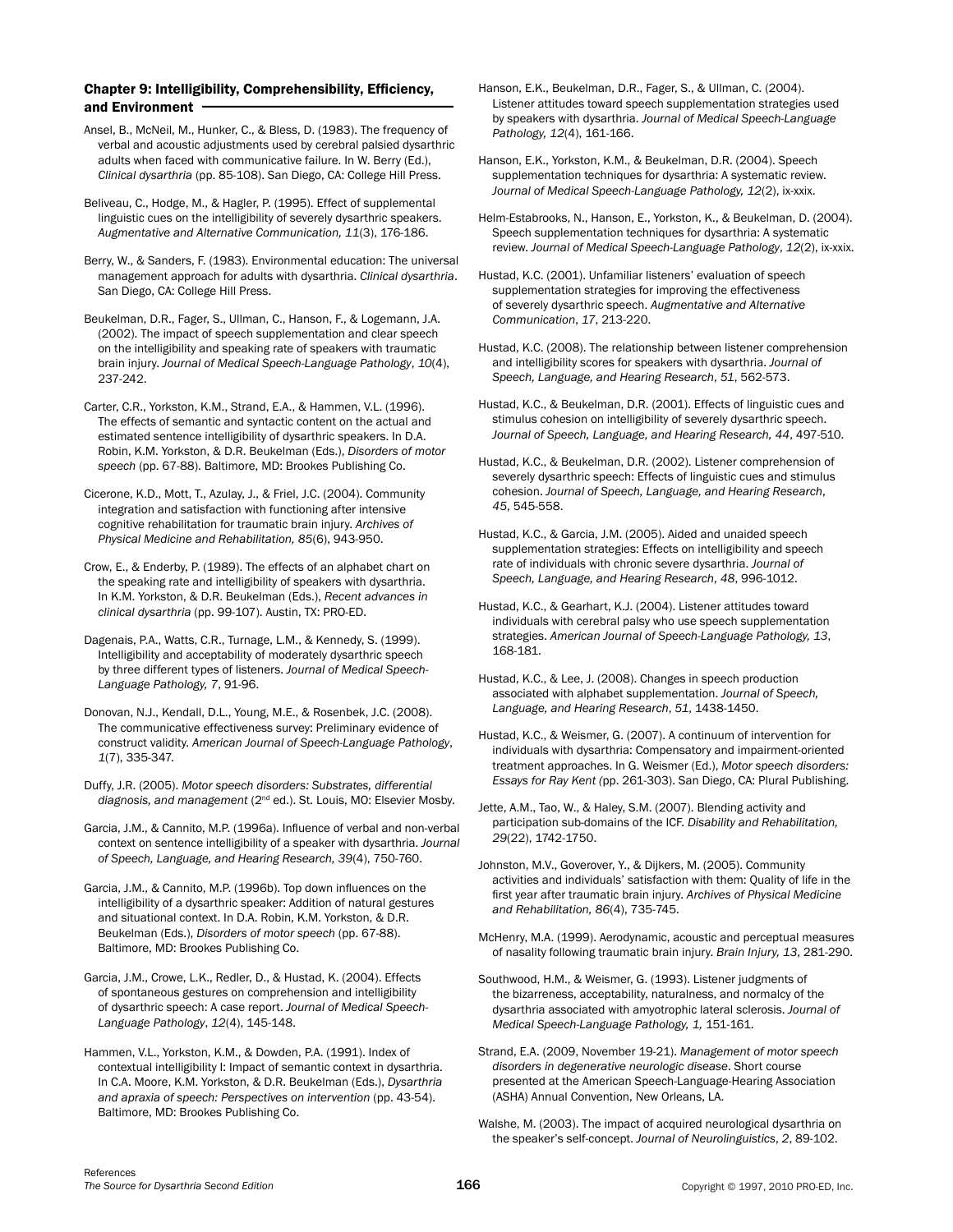Weismer, G. (2006). Philosophy of research in motor speech disorders. *Clinical Linguistics & Phonetics*, *20*(5), 315-349.

Yorkston, K.M., Baylor, C.R., Dietz, J., Dudgeon, B.J., Eadie, T., Miller, R.M., Amtmann, D. (2008). Developing a scale of communicative participation: A cognitive interviewing study. *Disability and Rehabilitation, 30*(6), 425-433.

Yorkston, K.M., Beukelman, D.R., Strand, E.A., & Hakel, M. (2010). *Management of motor speech disorders in children and adults* (3rd ed.). Austin, TX: PRO-ED.

Yorkston, K.M., & Strand, E.A. (1996). Comprehensibility of dysarthric speech: Implications for assessment and treatment planning. *American Journal of Speech-Language Pathology*, *5,* 55-66.

### Chapter 10: Dysarthria in Children -

Achilles, R.F. (1955). Communicative anomalies of individuals with cerebral palsy. *Cerebral Palsy Review, 16*(5), 15-24.

American Speech-Language-Hearing Association (ASHA). (2007). *Childhood apraxia of speech* [Technical Report]. Available from www.asha.org/policy

Andrews, G., Platt, L.J., & Young, M. (1977). Factors affecting intelligibility of cerebral palsied speech to the average listener. *Folia Phoniatrica et Logopaedica, 29*, 292-301.

Bax, M., Tydeman, C., & Flodmark, O. (2006). Clinical and MRI correlates of cerebral palsy: The European cerebral palsy. *JAMA, 296*(13), 1602-1608.

- Berry, M., & Eisenson, J. (1956). *Speech disorders*. New York, NY: Appleton-Century-Crofts.
- Blumberg, M. (1995). Respiration and speech in the cerebral palsied child. *American Journal of Diseases of Children, 89*, 48-53.
- Campbell, S.K. (1991). Central nervous system dysfunction in children. In S.K. Campbell (Ed.), *Pediatric neurologic physical therapy* (2<sup>nd</sup> ed., pp. 1-17). New York, NY: Churchill Livingstone.

Cans, C. (2000). Surveillance of cerebral palsy in Europe: A collaboration of cerebral palsy surveys and registers. *Developmental Medicine and Child Neurology, 42,* 816-824.

Caruso, A.J., & Strand, E.A. (1999). Motor speech disorders in children: Definitions, background, and a theoretical framework. In A. Caruso & E. Strand (Eds.), *Clinical management of motor speech disorders in children* (pp. 1-28). New York, NY: Thieme Medical Publishers.

Chavez, M., Grollmus, Z., & Donat, F. (2008). Clinical prevalence of drooling in infant cerebral palsy. *Medicina Oral, Pattoloia Oraly Cirugia Bucal, 13*(1), E22-26.

Clark, H.M. (2003, November). Neuromuscular treatments for speech and swallowing: A tutorial. *Journal of Speech-Language Pathology, 12*, 400-415. doi: 10.1044/1058-0360(2003/086)

Clement, M., & Twitchell, R. (1959). Dysarthria in cerebral palsy. *Journal of Speech and Hearing Disorders, 24*, 118-122.

Crary, M.A. (1993). *Developmental motor speech disorders*. San Diego, CA: Singular.

Cress, C.J., & Marvin, C. (2003). Common questions about AAC services in early intervention. *Augmentative and Alternative Communication, 19*(4), 254-272.

Davison, P.M., Razzell, R.E., & Watson, A.C. (1990). The role of pharyngoplasty in congenital neurogenic speech disorders. *British Journal of Plastic Surgery, 43*(2), 187-196.

Docking, K.M., & Murdoch, B.E. (2010). Duchenne muscular dystrophy. In M.R. McNeil (Ed.), *Clinical management of sensorimotor speech disorders* (2nd ed., pp. 311-313). New York, NY: Thieme Medical Publishers.

Farmer, A., & Lenicione, R. (1977). An extraneous vocal behavior in cerebral palsied speakers. *British Journal of Disorders of Communication, 12*, 109-118.

Hodge, M.M., & Wellman, L. (1999). Clinical management of children with dysarthria. In A. Caruso & E. Strand (Eds.), *Clinical management of motor speech disorders in children* (pp. 209-280)*.* New York, NY: Thieme Medical Publishers.

Hodson, B.W., & Paden, E.P. (1991). *Targeting intelligible speech*. San Diego, CA: College Hill Press.

Hustad, K.C. (2010). Childhood dysarthria—Cerebral palsy. In K.M. Yorkston, D.R. Beukelman, E.A. Strand, & M. Hakel (Eds.), *Management of motor speech disorders in children and adults*  (3rd ed.). Austin, TX: PRO-ED.

Hustad, K.C., Morehouse, T.M., & Gutman, M. (2002). AAC strategies for enhancing the usefulness of natural speech in children with severe intelligibility challenges. In J. Reichle, D.R. Beukelman, & J.C. Lights (Eds.), *Exemplary practices for beginning communicators: Implications for AAC* (pp. 433-452). Baltimore, MD: Brookes Publishing.

Hustad, K.C., & Shapley, K.L. (2003). AAC and natural speech in individuals with developmental disabilities. In J.C. Light, D.R. Beukelman, & J. Reichle (Eds.), *Communicative competence for individuals who use AAC* (pp. 147-162). Baltimore, MD: Brookes Publishing.

Ingram, T.T.S., & Barn, J. (1961). A description and classification of common speech disorders associated with cerebral palsy. *Cerebral Palsy Bulleting, 3*(1), 57-58.

Jordan, F. (1990). Speech and language disorders following childhood closed head injury. In B. Murdoch (Ed.), *Acquired neurological speech and language disorders in childhood* (pp. 124-144). Fromby, UK: Taylor & Francis.

Kent, R.D. (1999). Motor control: Neurophysiology and functional development. In A. Caruso & E. Strand (Eds.), *Clinical management of motor speech disorders in children*. New York, NY: Thieme Medical Publishers.

Kent, R.D., Kent, J.F., & Rosenbek, J.C. (1987). Maximum performance tests of speech production. *Journal of Speech and Hearing Disorders, 52*, 367-387.

Kent, R.D., & Netsell, R. (1978). Articulatory abnormalities in athetoid cerebral palsy. *Journal of Speech and Hearing Disorders, 43*, 353-373.

Lepage, C., Noreau, L., Bernard, P., & Fougeyrollas, R. (1998). Profile of handicap situations in children with cerebral palsy. *Scandinavian Journal of Rehabilitation Medicine, 30*, 263-272.

Light, J.C., Parsons, A.R., & Drager, K. (2002). There's more to life than cookies: Developing interaction for social closeness with beginning communicators who use AAC. In J. Reichle, D.R. Beukelman, & J.C. Light (Eds.), *Exemplary practices for beginning communicators: Implications for AAC (*pp. 187-218). Baltimore, MD: Brookes Publishing.

Love, R.J. (2000). *Childhood motor speech disability* (2nd ed.). Boston, MA: Allyn & Bacon.